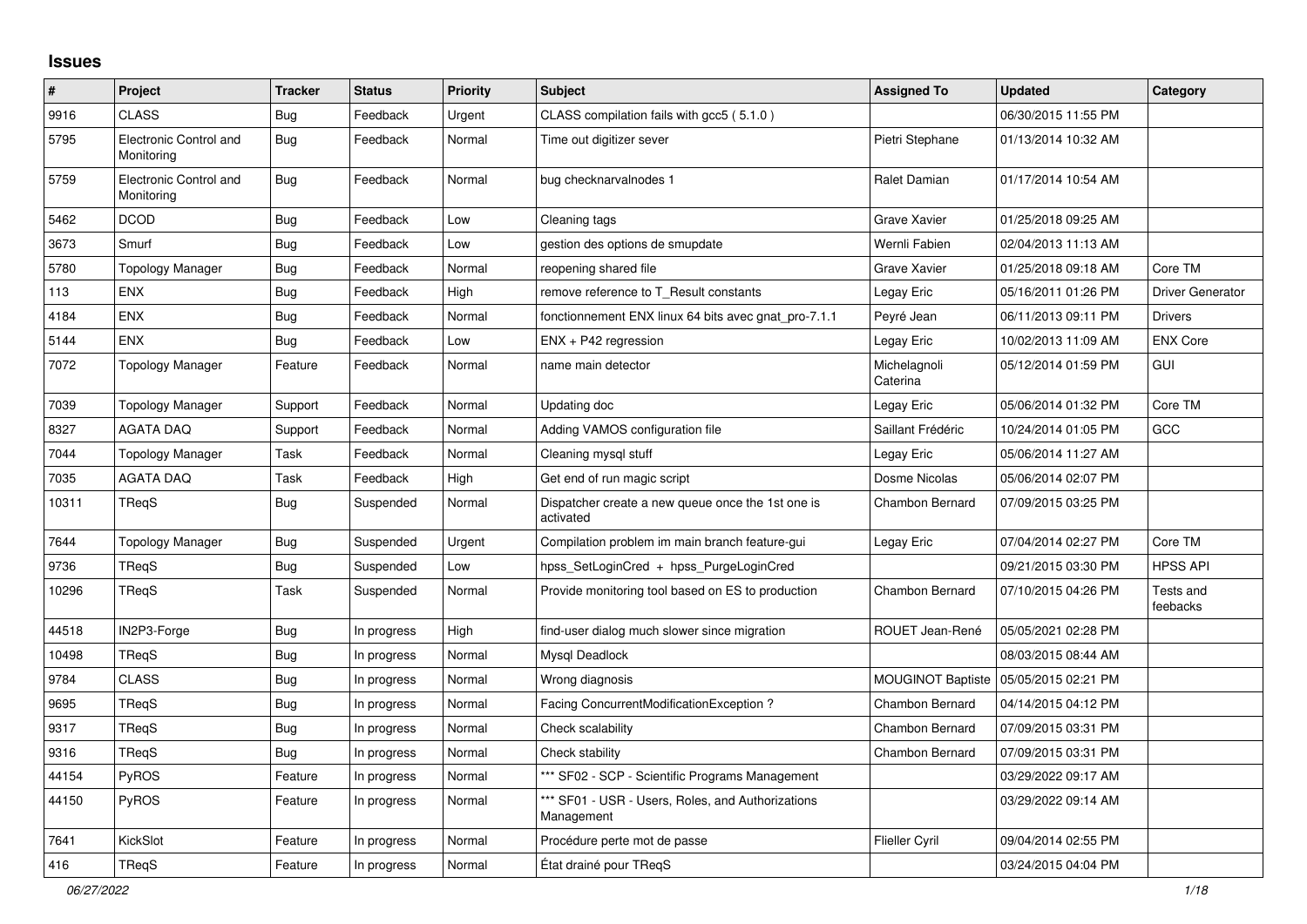| $\vert$ # | Project       | <b>Tracker</b> | <b>Status</b> | <b>Priority</b> | <b>Subject</b>                                                                              | <b>Assigned To</b> | <b>Updated</b>      | Category  |
|-----------|---------------|----------------|---------------|-----------------|---------------------------------------------------------------------------------------------|--------------------|---------------------|-----------|
| 8645      | ROD-DASHBOARD | Feature        | In progress   | Normal          | ROD dashboard: only verify when closing ticket                                              |                    | 04/21/2021 12:52 PM | Dashboard |
| 49994     | PyROS         | Task           | In progress   | Normal          | SP export (list & 1)                                                                        | Koralewski Alexis  | 03/29/2022 09:17 AM |           |
| 49546     | PyROS         | Task           | In progress   | Normal          | Documentation (pyros api)                                                                   | Koralewski Alexis  | 02/24/2022 02:33 PM |           |
| 49545     | PyROS         | Task           | In progress   | Normal          | Script development (pyros_api)                                                              | Koralewski Alexis  | 02/24/2022 02:33 PM |           |
| 49272     | PyROS         | Task           | In progress   | Normal          | Tooltips                                                                                    | Koralewski Alexis  | 02/17/2022 01:59 PM |           |
| 49262     | <b>PyROS</b>  | Task           | In progress   | Normal          | Sequence Validation                                                                         |                    | 02/03/2022 02:50 PM |           |
| 49258     | PyROS         | Task           | In progress   | Normal          | from IMPORT (upload) Seq (from yaml file)                                                   | Koralewski Alexis  | 02/23/2022 12:02 PM |           |
| 49249     | PyROS         | Task           | In progress   | Normal          | General Menu for this feature                                                               |                    | 02/03/2022 09:39 AM |           |
| 49228     | PyROS         | Task           | In progress   | Normal          | Correction de l'orientation de l'image (est à gauche, nord<br>en haut)                      | Klotz Alain        | 02/02/2022 02:56 PM |           |
| 49226     | PyROS         | Task           | In progress   | Normal          | Correction de l'image par le flat                                                           | Klotz Alain        | 02/02/2022 02:56 PM |           |
| 49225     | PyROS         | Task           | In progress   | Normal          | Correction de l'image par le dark (+ bias)                                                  | Klotz Alain        | 02/02/2022 02:56 PM |           |
| 49223     | PyROS         | Task           | In progress   | Normal          | Groupes                                                                                     | Klotz Alain        | 02/02/2022 02:38 PM |           |
| 49222     | PyROS         | Task           | In progress   | Normal          | Traitement d'un groupe d'images : début et fin de groupe                                    | Klotz Alain        | 02/02/2022 02:38 PM |           |
| 49221     | PyROS         | Task           | In progress   | Normal          | Recup metadata de l'image (dans la BD)                                                      | Klotz Alain        | 02/02/2022 02:38 PM |           |
| 49220     | PyROS         | Task           | In progress   | Normal          | Récup en-tête                                                                               | Klotz Alain        | 02/02/2022 02:38 PM |           |
| 49219     | PyROS         | Task           | In progress   | Normal          | Nouvelle image                                                                              | Klotz Alain        | 02/02/2022 02:38 PM |           |
| 49218     | PyROS         | Task           | In progress   | Normal          | Détection des nouvelles images produites (système<br>asynchrone sur l'acquisition)          | Klotz Alain        | 02/02/2022 02:38 PM |           |
| 49215     | PyROS         | Task           | In progress   | Normal          | 3 - (L1b) - Reconnaissance du champ (lien entre pixels et<br>coord célestes) ( + json CATA) | Klotz Alain        | 02/02/2022 02:36 PM |           |
| 49214     | PyROS         | Task           | In progress   | Normal          | 2 - (L1a) - Pré-traitement de chaque image (dans l'ordre)<br>(fits RAW => fits CAL)         | Klotz Alain        | 02/02/2022 02:42 PM |           |
| 49213     | PyROS         | Task           | In progress   | Normal          | 1 - (L0) - Récupération et organisation des images L0<br>(RAW fits)                         | Klotz Alain        | 02/02/2022 02:42 PM |           |
| 48259     | PyROS         | Task           | In progress   | Normal          | EXPORT (Download) as a text file (YAML)                                                     | Koralewski Alexis  | 02/23/2022 10:45 AM |           |
| 48250     | <b>PyROS</b>  | Task           | In progress   | Normal          | <b>DELETE</b>                                                                               | Koralewski Alexis  | 02/21/2022 03:38 PM |           |
| 47412     | PyROS         | Task           | In progress   | Normal          | F09 Tests                                                                                   |                    | 10/12/2021 03:01 PM |           |
| 47408     | PyROS         | Task           | In progress   | Normal          | F05 Tests                                                                                   |                    | 10/12/2021 03:00 PM |           |
| 47407     | PyROS         | Task           | In progress   | Normal          | F04 Tests                                                                                   |                    | 10/12/2021 03:00 PM |           |
| 47406     | PyROS         | Task           | In progress   | Normal          | F03 Tests                                                                                   |                    | 10/12/2021 03:00 PM |           |
| 47405     | PyROS         | Task           | In progress   | Normal          | F02 Tests                                                                                   |                    | 10/12/2021 02:59 PM |           |
| 47368     | PyROS         | Task           | In progress   | Normal          | <b>CRUD Scientific Theme</b>                                                                | Koralewski Alexis  | 10/11/2021 10:01 AM |           |
| 45781     | PyROS         | Task           | In progress   | Normal          | Documentation et Présentations pour les PA et PK CNES                                       |                    | 01/31/2022 11:32 AM |           |
| 45753     | PyROS         | Task           | In progress   | Normal          | Public visibility : gérer les champs publics                                                | Koralewski Alexis  | 10/07/2021 12:49 PM |           |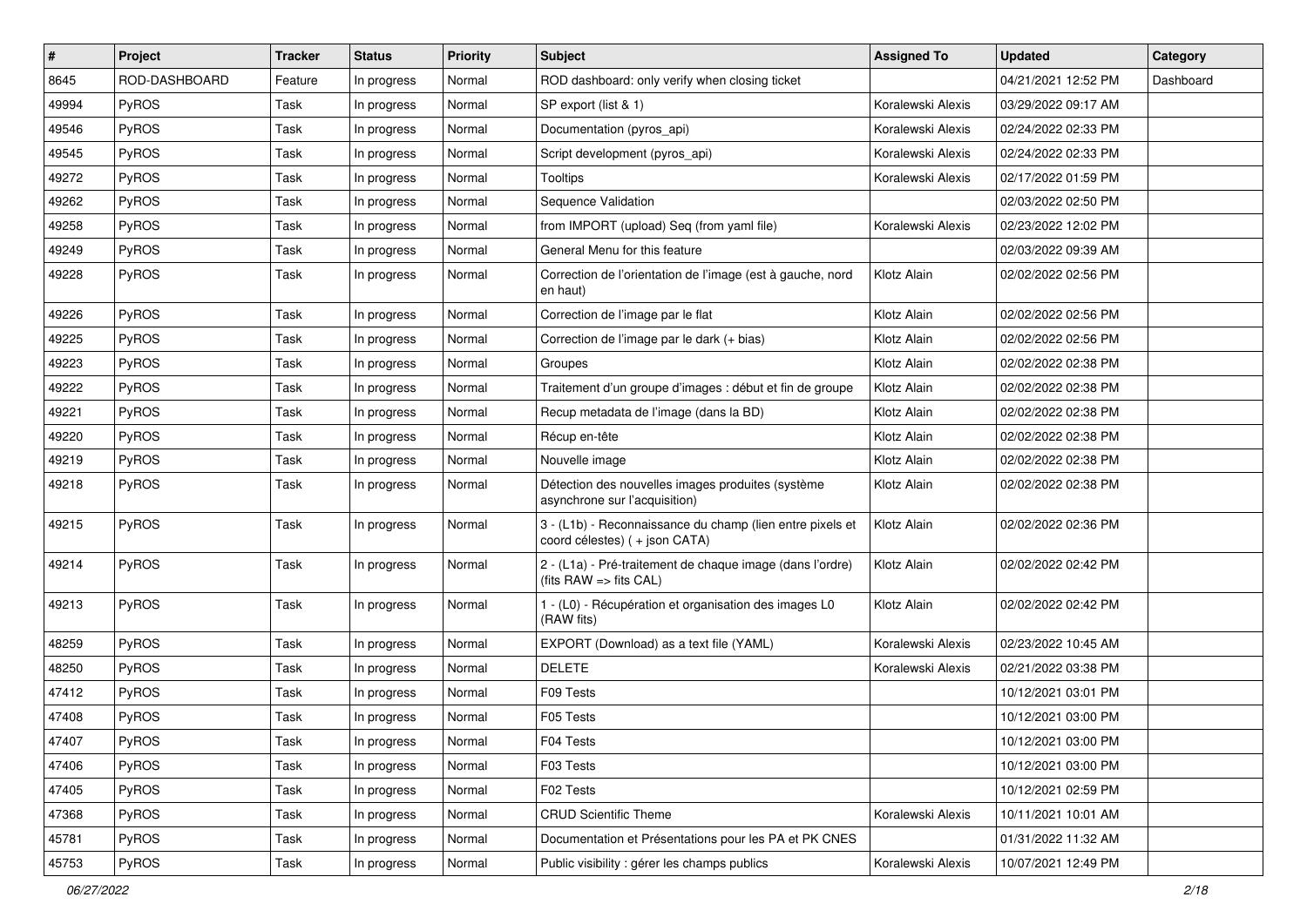| #     | Project | <b>Tracker</b> | <b>Status</b> | <b>Priority</b> | <b>Subject</b>                                                                                                       | <b>Assigned To</b>     | <b>Updated</b>      | Category |
|-------|---------|----------------|---------------|-----------------|----------------------------------------------------------------------------------------------------------------------|------------------------|---------------------|----------|
| 45749 | PyROS   | Task           | In progress   | Normal          | Gérer le retrait et le retour d'un device (panne,<br>désactiver/réactiver un device)                                 |                        | 08/09/2021 10:42 AM |          |
| 45555 | PyROS   | Task           | In progress   | Normal          | <b>CRUD Time Periods</b>                                                                                             | Koralewski Alexis      | 09/07/2021 08:58 AM |          |
| 45337 | PyROS   | Task           | In progress   | Normal          | Description du Site (horizon + home)                                                                                 | Klotz Alain            | 10/11/2021 10:42 AM |          |
| 45336 | PyROS   | Task           | In progress   | Normal          | SCHEMA FILES - Fichiers schema pour valider la config                                                                | Koralewski Alexis      | 10/11/2021 10:43 AM |          |
| 45050 | PyROS   | Task           | In progress   | Normal          | Test caméra du TNC (FLI)                                                                                             | Klotz Alain            | 07/16/2021 09:34 AM |          |
| 45044 | PyROS   | Task           | In progress   | Normal          | CRUD des autres entités (Institutes, Time Periods,<br>Scientific Theme)                                              | Koralewski Alexis      | 10/11/2021 10:01 AM |          |
| 45037 | PyROS   | Task           | In progress   | Normal          | Algo description                                                                                                     | Klotz Alain            | 05/06/2021 02:59 PM |          |
| 45017 | PyROS   | Task           | In progress   | High            | Définir config pour GUITALENS (observatoire avec<br>plusieurs UNIT)                                                  | Klotz Alain            | 10/12/2021 08:52 AM |          |
| 45007 | PyROS   | Task           | In progress   | Normal          | Le système doit pouvoir démarrer et s'organiser<br>automatiquement à partir de la configuration de<br>l'observatoire | Koralewski Alexis      | 05/24/2022 02:54 PM |          |
| 45005 | PyROS   | Task           | In progress   | Normal          | CRUD - (R)EAD config                                                                                                 | Koralewski Alexis      | 01/29/2022 01:24 AM |          |
| 44947 | PyROS   | Task           | In progress   | Normal          | Sequence                                                                                                             | Koralewski Alexis      | 02/03/2022 09:35 AM |          |
| 44940 | PyROS   | Task           | In progress   | Normal          | <b>UPDATE a Sequence</b>                                                                                             | Koralewski Alexis      | 02/22/2022 02:59 PM |          |
| 44889 | PyROS   | Task           | In progress   | Normal          | SP validation WORKFLOW (lifecycle) (F02v2)                                                                           | Koralewski Alexis      | 11/03/2021 09:19 AM |          |
| 44884 | PyROS   | Task           | In progress   | Normal          | Time Period (Period)                                                                                                 |                        | 10/11/2021 10:36 AM |          |
| 44882 | PyROS   | Task           | In progress   | Normal          | SP                                                                                                                   | Koralewski Alexis      | 10/11/2021 10:34 AM |          |
| 44877 | PyROS   | Task           | In progress   | Normal          | (F02) AUTHORIZATIONS for this feature (who can do<br>what) : documentation & implementation                          | Koralewski Alexis      | 10/11/2021 10:24 AM |          |
| 44876 | PyROS   | Task           | In progress   | Normal          | (F01) AUTHORIZATIONS for this feature (who can do<br>what) : documentation & implementation                          | Koralewski Alexis      | 10/08/2021 06:03 PM |          |
| 44866 | PyROS   | Task           | In progress   | High            | Associer chaque FEATURE à 1(N) CLASSE/AGENT pyros<br>(implémentation)                                                | <b>Pallier Etienne</b> | 07/16/2021 09:13 AM |          |
| 44832 | PyROS   | Task           | In progress   | Normal          | Un utilisateur non connecté ne doit voir que les pages<br>publiques                                                  |                        | 10/08/2021 06:03 PM |          |
| 44370 | PyROS   | Task           | In progress   | Normal          | Website vitrine projet : Site web pyros (style Cassis irap)                                                          | <b>Pallier Etienne</b> | 05/06/2021 03:43 PM |          |
| 44369 | PyROS   | Task           | In progress   | Normal          | clean gdoc technique                                                                                                 | <b>Pallier Etienne</b> | 06/09/2021 01:09 PM |          |
| 44367 | PyROS   | Task           | In progress   | Normal          | Ajouter membres dans gitlab (IRAP + $CNES$ ?)                                                                        | <b>Pallier Etienne</b> | 05/06/2021 06:13 PM |          |
| 44363 | PyROS   | Task           | In progress   | High            | ODJ & CR Réunions                                                                                                    | Pallier Etienne        | 05/06/2021 06:18 PM |          |
| 44361 | PyROS   | Task           | In progress   | High            | Mettre à jour gitlab in2p3 et changer le remote de nous<br>tous (remplace irap)                                      | Pallier Etienne        | 05/06/2021 03:37 PM |          |
| 44358 | PyROS   | Task           | In progress   | Normal          | Gestion Kanban avec backlog (todo, doing, done), sprints                                                             | <b>Pallier Etienne</b> | 05/06/2021 03:43 PM |          |
| 44354 | PyROS   | Task           | In progress   | High            | Installer, tester, faire fonctionner, et comprendre ce<br>protocole sur linux                                        | Klotz Alain            | 05/06/2021 02:47 PM |          |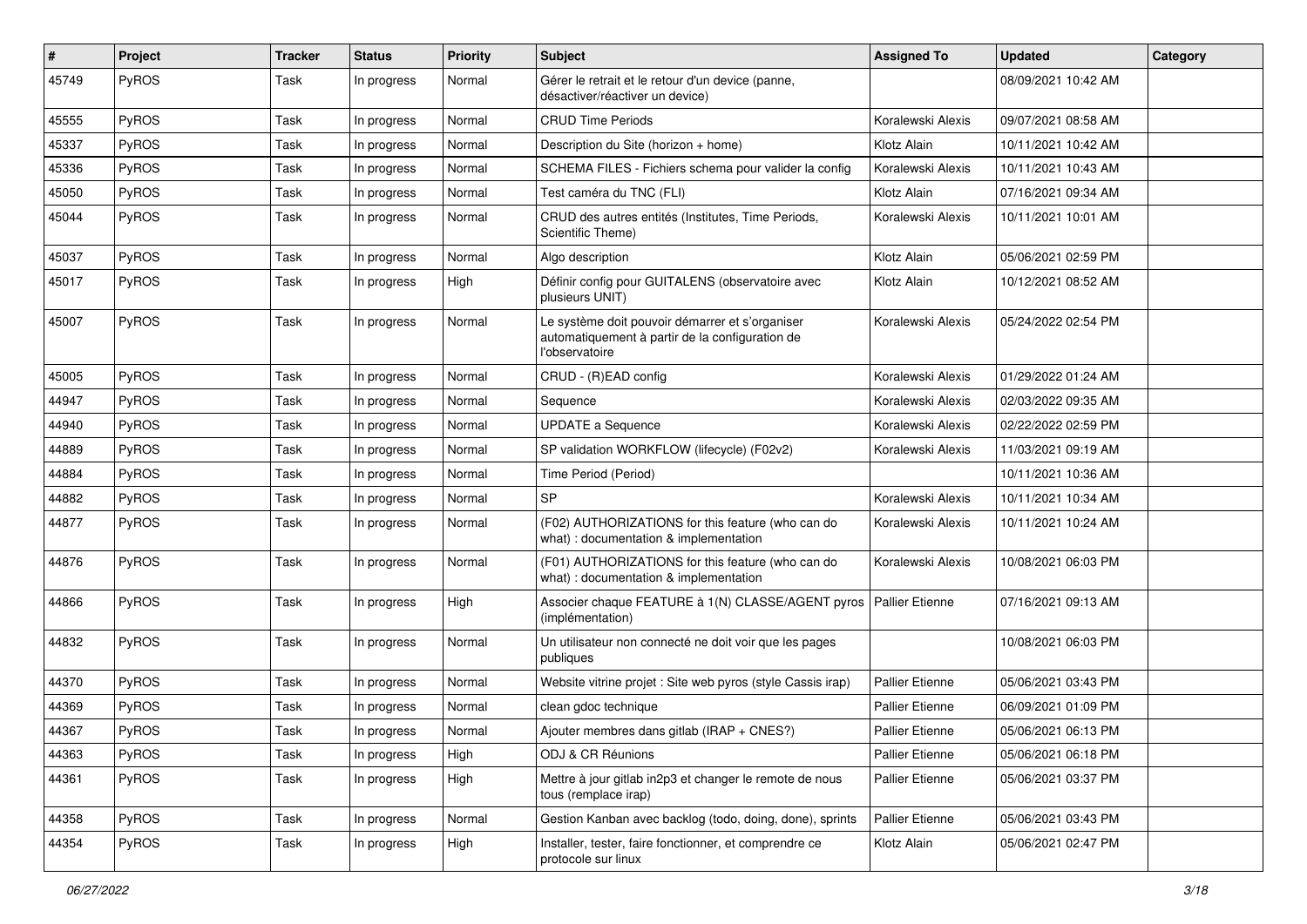| $\sharp$ | Project                 | <b>Tracker</b> | <b>Status</b> | <b>Priority</b> | <b>Subject</b>                                                                                                         | <b>Assigned To</b>                 | <b>Updated</b>      | Category                   |
|----------|-------------------------|----------------|---------------|-----------------|------------------------------------------------------------------------------------------------------------------------|------------------------------------|---------------------|----------------------------|
| 44344    | PyROS                   | Task           | In progress   | High            | Définir un style de codage (source et test)                                                                            | <b>Pallier Etienne</b>             | 05/06/2021 03:38 PM |                            |
| 44343    | PyROS                   | Task           | In progress   | High            | DOC TECHNIQUE (API) - Mettre en place une doc<br>technique générée automatiquement à partir du code<br>source (Sphinx) | <b>Pallier Etienne</b>             | 03/04/2022 11:57 AM |                            |
| 44338    | PyROS                   | Task           | In progress   | High            | Installation docker au CNES (sur VM)                                                                                   | Koralewski Alexis                  | 12/14/2021 11:39 AM |                            |
| 44334    | PyROS                   | Task           | In progress   | High            | (F08) Intégration protocole INDI                                                                                       |                                    | 05/06/2021 05:05 PM |                            |
| 44170    | PyROS                   | Task           | In progress   | High            | <b>DOCKER</b> installation                                                                                             | Koralewski Alexis                  | 03/16/2022 07:24 AM |                            |
| 10061    | TReqS                   | Task           | In progress   | Normal          | Testing 'stability-fix' branch                                                                                         |                                    | 07/10/2015 04:31 PM |                            |
| 9545     | TReqS                   | Task           | In progress   | Normal          | Provide CI with jenkin                                                                                                 |                                    | 03/27/2015 11:30 AM |                            |
| 9325     | TReqS                   | Task           | In progress   | Normal          | Develop test code related to stability                                                                                 | Chambon Bernard                    | 04/30/2015 11:02 AM |                            |
| 9099     | <b>IGOSat</b>           | Task           | In progress   | Normal          | (PRO) Phase A                                                                                                          |                                    | 03/24/2015 03:58 PM |                            |
| 10115    | TReqS                   | Task           | In progress   | Low             | Provide jenkins worker Linux 2.2.6.x                                                                                   | Schwarz Lionel                     | 10/14/2015 02:42 PM | Dev. and build<br>settings |
| 10451    | TReqS                   | Task           | In progress   | Normal          | Deploy treqs on prod instance (cctreqs)                                                                                | <b>Brinette</b><br>Pierre-Emmanuel | 07/22/2015 03:46 PM | Tests and<br>feebacks      |
| 17192    | LC <sub>2</sub>         | <b>Bug</b>     | Assigned      | Normal          | The channel 1 is wrongly displayed as 0 even if correctly<br>used                                                      | Lafage Vincent                     | 03/16/2017 05:18 PM |                            |
| 13261    | C3F2                    | <b>Bug</b>     | Assigned      | Normal          | Read double directly as binary format with PQexecParams<br>or PQexecPrepared                                           | Lafage Vincent                     | 05/02/2016 09:55 AM |                            |
| 13260    | C3F2                    | <b>Bug</b>     | Assigned      | Normal          | Better protection from code injection with PQescape                                                                    | Lafage Vincent                     | 05/02/2016 09:56 AM |                            |
| 3154     | C3F2                    | <b>Bug</b>     | Assigned      | High            | Uniformisation of range and color                                                                                      | Lafage Vincent                     | 03/25/2016 01:06 AM |                            |
| 2373     | LC <sub>2</sub>         | <b>Bug</b>     | Assigned      | Low             | Test of responsivity                                                                                                   | Lafage Vincent                     | 12/20/2011 03:50 PM |                            |
| 1438     | TReqS                   | <b>Bug</b>     | Assigned      | Normal          | Verifier le status des queues dans tregs                                                                               | <b>Brinette</b><br>Pierre-Emmanuel | 03/24/2015 04:13 PM |                            |
| 1253     | LC <sub>2</sub>         | <b>Bug</b>     | Assigned      | Low             | use / harden checks of getline                                                                                         | Lafage Vincent                     | 01/17/2011 01:32 PM |                            |
| 1252     | LC <sub>2</sub>         | <b>Bug</b>     | Assigned      | Low             | What is the proper Parsing Algorithm?                                                                                  | Lafage Vincent                     | 01/17/2011 11:34 AM |                            |
| 1235     | LC <sub>2</sub>         | <b>Bug</b>     | Assigned      | Low             | shared-lib-calls-exit                                                                                                  | Lafage Vincent                     | 01/13/2011 12:16 AM |                            |
| 5477     | Lavoisier               | <b>Bug</b>     | Assigned      | Normal          | problem avec HTMLSerializer                                                                                            | Lequeux Olivier                    | 11/15/2013 11:25 AM | <b>Adaptors</b>            |
| 723      | Pipelet                 | <b>Bug</b>     | Assigned      | Urgent          | Timers on lock                                                                                                         | <b>Betoule Marc</b>                | 03/08/2011 09:07 PM | Engine                     |
| 9335     | TReqS                   | Feature        | Assigned      | Normal          | SIGINT  TERM   HUP                                                                                                     | <b>Chambon Bernard</b>             | 05/06/2015 08:26 AM |                            |
| 5725     | <b>Topology Manager</b> | Feature        | Assigned      | High            | propagation of OFF status to the GTS tree                                                                              | Ralet Damian                       | 01/10/2014 05:25 PM |                            |
| 2431     | LC <sub>2</sub>         | Feature        | Assigned      | Normal          | Enforce stricter checks on startup precondition                                                                        | Lafage Vincent                     | 02/03/2012 09:54 PM |                            |
| 1255     | LC <sub>2</sub>         | Feature        | Assigned      | Low             | Provide proper Shared-Object name to libraries                                                                         | Lafage Vincent                     | 01/17/2011 01:39 PM |                            |
| 1254     | LC <sub>2</sub>         | Feature        | Assigned      | Low             | Add Tooltip for the three LC2 modes                                                                                    | Lafage Vincent                     | 01/17/2011 01:34 PM |                            |
| 1232     | LC <sub>2</sub>         | Feature        | Assigned      | Low             | Include parseCrocusVersion in the Crocus Thread                                                                        | Lafage Vincent                     | 01/12/2011 12:18 AM |                            |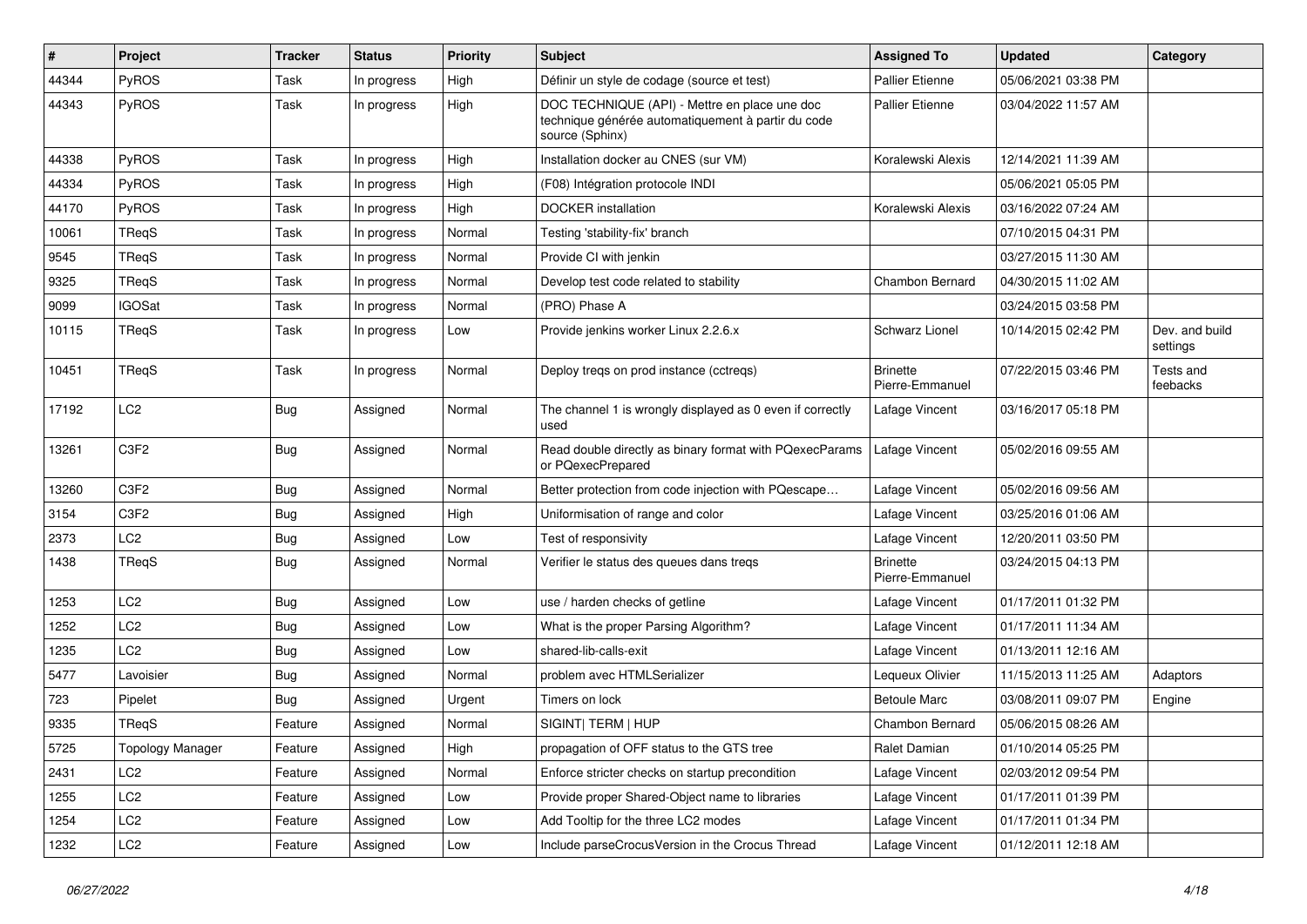| $\vert$ # | Project         | <b>Tracker</b> | <b>Status</b> | <b>Priority</b> | Subject                                                                            | <b>Assigned To</b>  | <b>Updated</b>      | Category |
|-----------|-----------------|----------------|---------------|-----------------|------------------------------------------------------------------------------------|---------------------|---------------------|----------|
| 1231      | LC <sub>2</sub> | Feature        | Assigned      | Low             | Include boot in the Crocus Thread                                                  | Lafage Vincent      | 01/12/2011 12:16 AM |          |
| 1156      | LC <sub>2</sub> | Feature        | Assigned      | High            | query Marc Status generation & validation options                                  | Lafage Vincent      | 12/07/2010 04:54 PM |          |
| 734       | Pipelet         | Feature        | Assigned      | Low             | Rapport Latex                                                                      | <b>Betoule Marc</b> | 02/10/2011 11:52 PM | Engine   |
| 5525      | Lavoisier       | Feature        | Assigned      | Low             | enable configuring trust-store with a directory                                    | Schwarz Lionel      | 11/19/2013 03:16 PM | Service  |
| 5710      | <b>ENX</b>      | Support        | Assigned      | Low             | Documentation - Named function                                                     | Dosme Nicolas       | 02/25/2014 04:58 PM |          |
| 5590      | <b>SIMGRID</b>  | Support        | Assigned      | Normal          | Create msg_storage_management group in DOXYGEN ?!                                  | Veyre Pierre        | 11/29/2013 10:20 AM |          |
| 1258      | LC <sub>2</sub> | Support        | Assigned      | Low             | Better report of mute FRT                                                          | Lafage Vincent      | 09/18/2012 06:15 PM |          |
| 16764     | APCScheduler    | Task           | Assigned      | Normal          | <b>Réunion TEST</b>                                                                | Colley Jean-Marc    | 01/26/2017 06:44 PM |          |
| 9116      | <b>IGOSat</b>   | Task           | Assigned      | Normal          | (STM) Conception mécanique                                                         |                     | 02/11/2015 03:43 PM |          |
| 9115      | <b>IGOSat</b>   | Task           | Assigned      | Normal          | (SCI) Banc de test du scintillateur, simulations et<br>estimation de la dose reçue |                     | 02/11/2015 03:41 PM |          |
| 9111      | <b>IGOSat</b>   | Task           | Assigned      | Normal          | (TEL) Mise en oeuvre de la carte de télécommunication                              |                     | 03/24/2015 03:36 PM |          |
| 9109      | <b>IGOSat</b>   | Task           | Assigned      | Normal          | (SYS) Ingénierie système                                                           |                     | 02/11/2015 02:05 PM |          |
| 9108      | <b>IGOSat</b>   | Task           | Assigned      | Normal          | (SCA) Modélisation de la boucle de contrôle SCAO                                   |                     | 02/11/2015 02:00 PM |          |
| 9103      | <b>IGOSat</b>   | Task           | Assigned      | Normal          | (SCI) Banc de test du scintillateur                                                |                     | 02/10/2015 06:48 PM |          |
| 9102      | <b>IGOSat</b>   | Task           | Assigned      | Normal          | (SOL) Conception de la station sol                                                 |                     | 02/10/2015 06:48 PM |          |
| 9101      | <b>IGOSat</b>   | Task           | Assigned      | Normal          | (STM) Réalisation d'un modèle structurel et thermique                              |                     | 02/10/2015 06:48 PM |          |
| 9100      | <b>IGOSat</b>   | Task           | Assigned      | Normal          | (SAE) Réalisation d'un banc de test du système<br>d'alimentation électrique        |                     | 02/10/2015 06:48 PM |          |
| 9098      | <b>IGOSat</b>   | Task           | Assigned      | Normal          | (SCA) Capteurs d'attitude et Banc de Contrôle                                      |                     | 02/11/2015 01:57 PM |          |
| 5267      | <b>SIMGRID</b>  | Task           | Assigned      | Normal          | IO Bench script                                                                    |                     | 10/07/2013 12:08 AM |          |
| 5238      | <b>SIMGRID</b>  | Task           | Assigned      | Normal          | Change type parameter for storage_get_size functions                               | Veyre Pierre        | 10/04/2013 10:03 AM |          |
| 5237      | <b>SIMGRID</b>  | Task           | Assigned      | Normal          | Update ChangeLog before release                                                    | Veyre Pierre        | 10/03/2013 10:48 PM |          |
| 5217      | <b>SIMGRID</b>  | Task           | Assigned      | Normal          | Modify msg_file_t implementation                                                   | Veyre Pierre        | 10/03/2013 03:45 PM |          |
| 5213      | <b>SIMGRID</b>  | Task           | Assigned      | Normal          | SIMDAG storage                                                                     | Veyre Pierre        | 10/03/2013 11:49 AM |          |
| 5212      | <b>SIMGRID</b>  | Task           | Assigned      | Normal          | Produce an example for MSG_storage covering all new<br>functionalities             | Veyre Pierre        | 11/29/2013 02:54 PM |          |
| 5211      | <b>SIMGRID</b>  | Task           | Assigned      | Normal          | MSG_STORAGE functions documentation                                                | Veyre Pierre        | 10/03/2013 11:46 AM |          |
| 5210      | <b>SIMGRID</b>  | Task           | Assigned      | Normal          | Implement Lua bindings for MSG_STORAGE functions                                   | Veyre Pierre        | 10/03/2013 11:45 AM |          |
| 5209      | <b>SIMGRID</b>  | Task           | Assigned      | Normal          | Java bindings for MSG_STORAGE                                                      | Veyre Pierre        | 10/03/2013 11:44 AM |          |
| 5208      | <b>SIMGRID</b>  | Task           | Assigned      | Normal          | Function prototypes                                                                | Veyre Pierre        | 10/03/2013 11:42 AM |          |
| 48784     | <b>XLDP</b>     | <b>Bug</b>     | New           | Normal          | Jobs en erreurs depuis le 19/01 19h30                                              |                     | 01/20/2022 10:12 AM |          |
| 35692     | Lavoisier       | <b>Bug</b>     | New           | Normal          | namespace not removed for a given use-case                                         |                     | 11/27/2018 05:35 PM |          |
| 16627     | CC-IN2P3        | Bug            | New           | Urgent          | prise cassée bureau 311 b                                                          |                     | 01/12/2017 02:27 PM |          |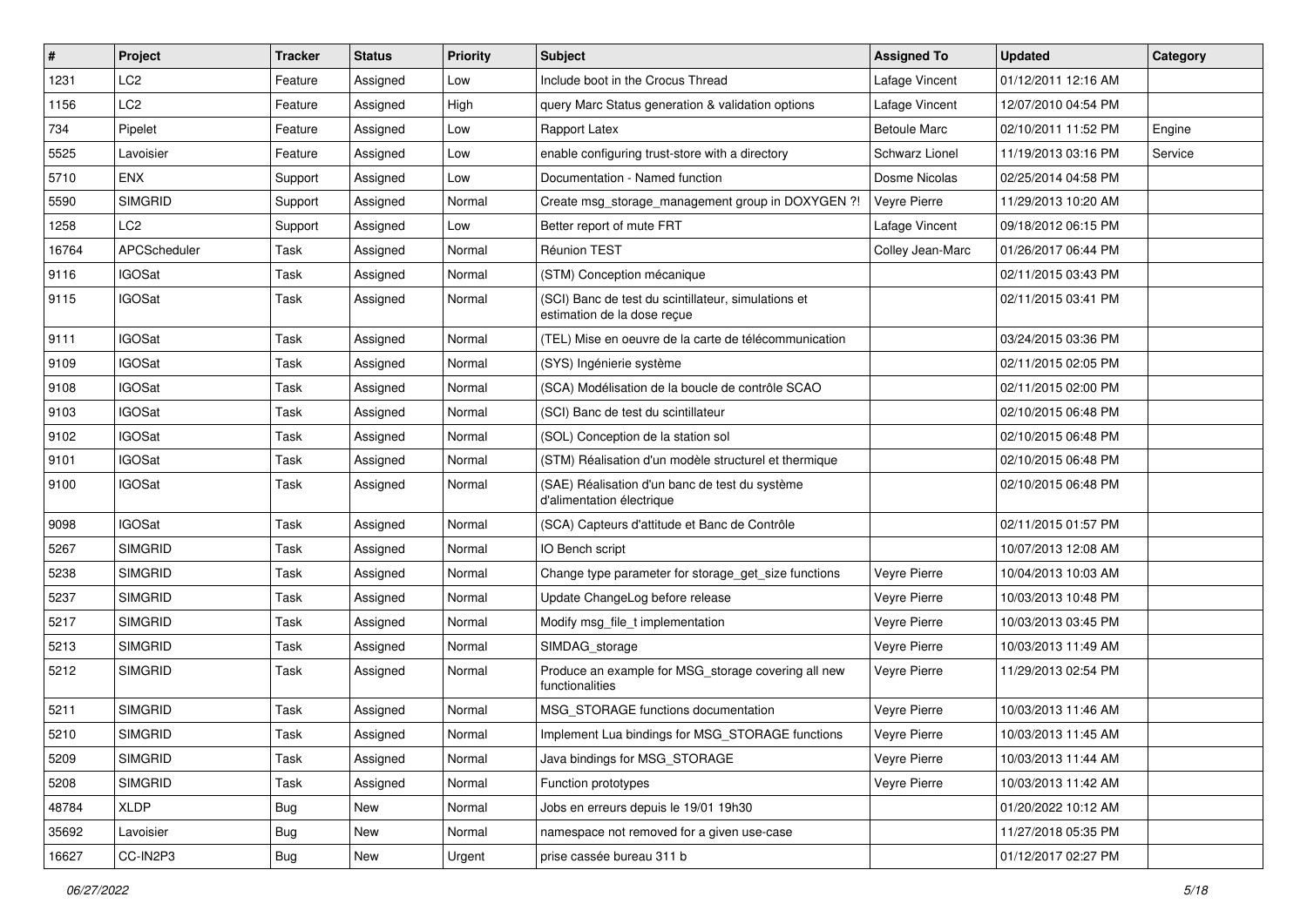| $\vert$ # | Project                 | <b>Tracker</b> | <b>Status</b> | <b>Priority</b> | <b>Subject</b>                                                                          | <b>Assigned To</b>                 | <b>Updated</b>      | Category |
|-----------|-------------------------|----------------|---------------|-----------------|-----------------------------------------------------------------------------------------|------------------------------------|---------------------|----------|
| 13262     | C <sub>3F2</sub>        | <b>Bug</b>     | New           | Normal          | improve management of Lomon parameters to explain non<br>convergence                    |                                    | 05/02/2016 10:04 AM |          |
| 13226     | <b>CLASS</b>            | <b>Bug</b>     | New           | Normal          | Typo in prompt                                                                          | <b>LENIAU Baptiste</b>             | 04/28/2016 01:44 AM |          |
| 12978     | <b>PEM</b>              | <b>Bug</b>     | New           | Low             | pem-sync pull                                                                           |                                    | 03/24/2016 05:11 PM |          |
| 12963     | <b>PEM</b>              | <b>Bug</b>     | New           | Normal          | add_tool crash                                                                          |                                    | 03/24/2016 09:10 AM |          |
| 12962     | <b>PEM</b>              | <b>Bug</b>     | New           | Normal          | pem-sync list ???                                                                       |                                    | 03/24/2016 09:05 AM |          |
| 11059     | <b>CLASS</b>            | Bug            | New           | Normal          | Bad packaging of 4.1.0.tar.gaz                                                          |                                    | 10/09/2015 06:31 AM |          |
| 10786     | <b>CLASS</b>            | <b>Bug</b>     | New           | Normal          | CLASS Stopped by a "KILL" signal                                                        |                                    | 08/31/2015 07:00 PM |          |
| 10314     | <b>PEM</b>              | <b>Bug</b>     | New           | High            | Environment compliant with CLI                                                          |                                    | 07/07/2015 09:57 AM |          |
| 10313     | <b>PEM</b>              | <b>Bug</b>     | New           | Normal          | Error message to change !                                                               |                                    | 07/07/2015 09:51 AM |          |
| 10274     | PEM                     | <b>Bug</b>     | New           | Normal          | SYSTEM.ASSERTIONS.ASSERT_FAILURE                                                        |                                    | 07/01/2015 11:12 AM |          |
| 9883      | <b>CLASS</b>            | <b>Bug</b>     | New           | High            | Copy past from user manual                                                              |                                    | 05/18/2015 10:26 PM |          |
| 9558      | TReqS                   | <b>Bug</b>     | New           | Normal          | hpss_cache                                                                              | <b>Brinette</b><br>Pierre-Emmanuel | 04/14/2015 04:15 PM |          |
| 8995      | SphereLib               | <b>Bug</b>     | New           | High            | python2.7-config                                                                        |                                    | 01/28/2015 04:21 PM |          |
| 8669      | <b>DCOD</b>             | <b>Bug</b>     | New           | Normal          | error during compilation                                                                |                                    | 12/05/2014 06:19 PM |          |
| 8379      | Lavoisier               | <b>Bug</b>     | New           | Normal          | NullPointerException at startup                                                         |                                    | 10/28/2014 04:49 PM |          |
| 8217      | Lavoisier               | <b>Bug</b>     | New           | Normal          | Logo demo view seems broken                                                             |                                    | 10/13/2014 02:06 PM |          |
| 8055      | Lavoisier               | <b>Bug</b>     | New           | Normal          | view "debug" fails when Lavoisier is installed in a directory<br>with special character |                                    | 09/19/2014 05:02 PM |          |
| 7706      | <b>AGATA</b>            | <b>Bug</b>     | New           | Normal          | update IRC services                                                                     | Legay Eric                         | 07/10/2014 12:35 PM |          |
| 7655      | <b>AGATA DAQ</b>        | <b>Bug</b>     | New           | Normal          | E-log                                                                                   |                                    | 07/08/2014 09:46 AM |          |
| 7587      | <b>Topology Manager</b> | Bug            | New           | High            | Replace an item                                                                         |                                    | 06/30/2014 05:42 PM |          |
| 6062      | <b>CLASS</b>            | <b>Bug</b>     | New           | Normal          | FabricationPLant Parallelisation (in CLASS.cxx)                                         |                                    | 02/10/2014 11:59 AM |          |
| 5765      | <b>AGATA DAQ</b>        | <b>Bug</b>     | New           | Normal          | Anode01                                                                                 |                                    | 01/08/2014 02:44 PM |          |
| 5592      | <b>DCOD</b>             | <b>Bug</b>     | New           | Low             | environment test missing in ./configure                                                 |                                    | 11/29/2013 11:19 AM |          |
| 2753      | Pipelet                 | <b>Bug</b>     | New           | Urgent          | retrieve hook name from source code                                                     |                                    | 05/22/2012 02:36 PM |          |
| 1566      | Pipelet                 | <b>Bug</b>     | New           | Low             | Bug daemon cherrypy on Macintosh                                                        |                                    | 05/10/2011 12:14 PM |          |
| 1561      | Smurf                   | Bug            | New           | Normal          | Smurf::RRD does not support "base"                                                      |                                    | 04/13/2011 05:00 PM |          |
| 1437      | Pipelet                 | <b>Bug</b>     | New           | Normal          | str_parents not updated in time for glob_parent                                         |                                    | 03/10/2011 05:51 PM |          |
| 1003      | SphereLib               | Bug            | New           | Normal          | ps detection                                                                            |                                    | 10/15/2010 01:51 PM |          |
| 938       | SphereLib               | <b>Bug</b>     | New           | Low             | Construction icosahedron                                                                |                                    | 09/29/2010 11:32 AM |          |
| 714       | TReqS                   | <b>Bug</b>     | New           | High            | Annuler un staging en cours                                                             |                                    | 03/24/2015 04:34 PM |          |
| 432       | Smurf                   | Bug            | New           | High            | creation de fichiers vides                                                              |                                    | 04/23/2021 11:44 AM |          |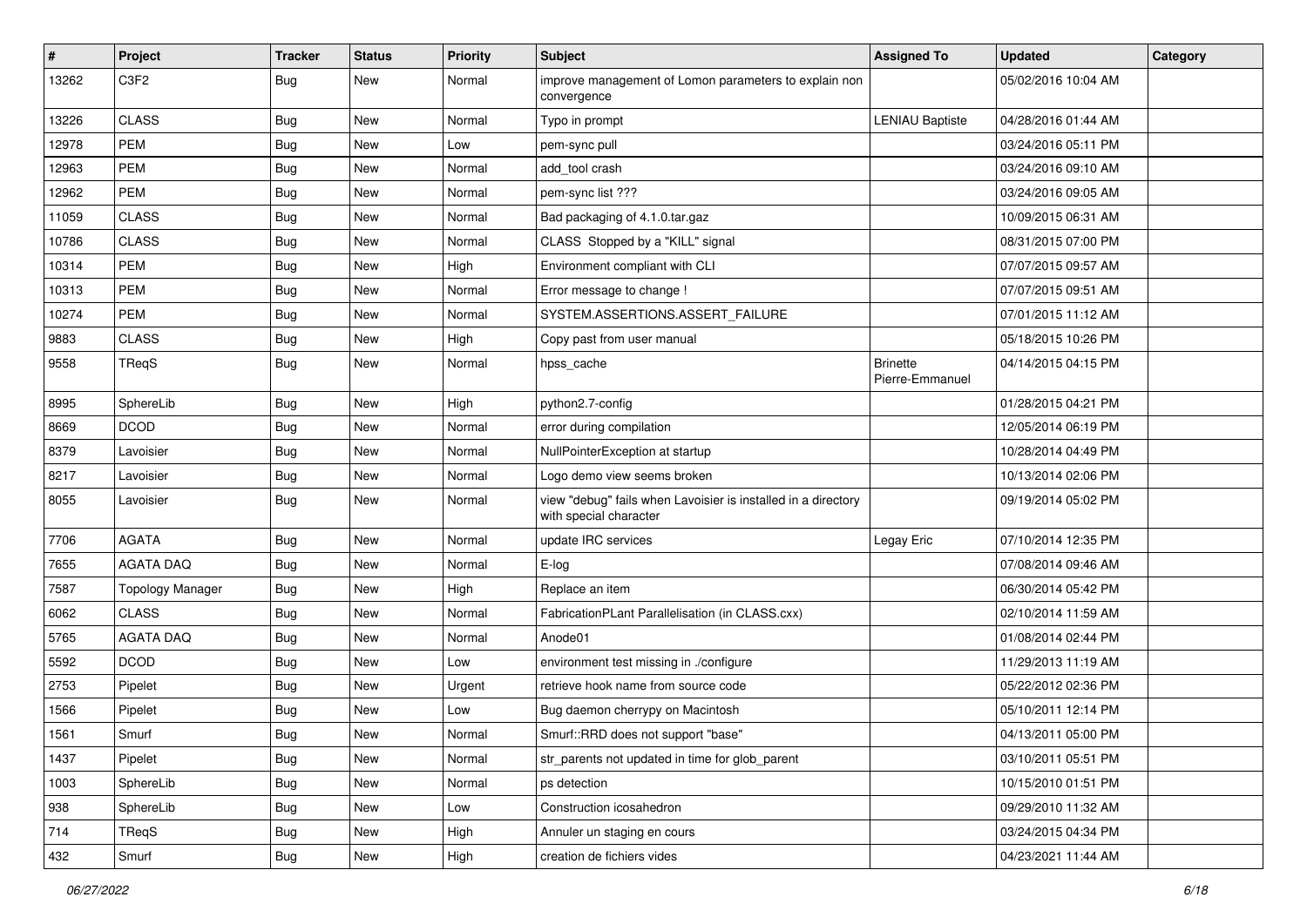| $\vert$ # | <b>Project</b>          | <b>Tracker</b> | <b>Status</b> | <b>Priority</b> | <b>Subject</b>                                                                          | <b>Assigned To</b>   | <b>Updated</b>      | Category                         |
|-----------|-------------------------|----------------|---------------|-----------------|-----------------------------------------------------------------------------------------|----------------------|---------------------|----------------------------------|
| 351       | RIsngCons               | Bug            | New           | Urgent          | Refresh only on action                                                                  | <b>Puel Mattieu</b>  | 04/08/2016 04:07 PM |                                  |
| 9623      | Lavoisier               | Bug            | <b>New</b>    | Normal          | SynchronousCacheConnector stays in building state until<br>the calling view is finished |                      | 04/01/2015 06:21 PM | Adaptors                         |
| 1083      | Oval                    | <b>Bug</b>     | New           | Immediate       | oval log -gui                                                                           |                      | 11/16/2010 11:45 AM | <b>Command Line</b><br>Interface |
| 1082      | Oval                    | <b>Bug</b>     | New           | Low             | NO DIFF                                                                                 |                      | 11/16/2010 11:44 AM | <b>Command Line</b><br>Interface |
| 7566      | Lavoisier               | <b>Bug</b>     | New           | Low             | fields of view "form" are disabled when they have default<br>value                      |                      | 06/27/2014 04:53 PM | Console                          |
| 7465      | Lavoisier               | <b>Bug</b>     | <b>New</b>    | Normal          | fix all the relative URL used by the web console                                        |                      | 06/17/2014 04:57 PM | Console                          |
| 7490      | <b>Topology Manager</b> | <b>Bug</b>     | New           | Normal          | Needed libp42.so.1                                                                      |                      | 06/19/2014 11:15 PM | Core TM                          |
| 7073      | <b>Topology Manager</b> | <b>Bug</b>     | <b>New</b>    | Normal          | Off on GTS tree                                                                         |                      | 05/07/2014 04:55 PM | Core TM                          |
| 7046      | <b>Topology Manager</b> | Bug            | <b>New</b>    | Normal          | password hardcoded                                                                      | Legay Eric           | 05/06/2014 09:54 AM | Core TM                          |
| 7040      | <b>Topology Manager</b> | Bug            | <b>New</b>    | Normal          | Fixing configure                                                                        |                      | 04/30/2014 03:46 PM | Core TM                          |
| 905       | Oval                    | <b>Bug</b>     | <b>New</b>    | Urgent          | Use of parenthesis in diffline regular expression                                       | <b>Chamont David</b> | 09/14/2010 06:17 PM | Diff command                     |
| 8380      | Lavoisier               | <b>Bug</b>     | <b>New</b>    | Normal          | remove attribute @evaluated from generated adaptors<br>documentation                    |                      | 10/28/2014 04:51 PM | <b>Doc</b>                       |
| 32        | Oval                    | <b>Bug</b>     | <b>New</b>    | Normal          | Write a more detailed configuration doc                                                 | <b>Chamont David</b> | 02/16/2009 07:18 PM | Documentation                    |
| 23257     | operations-portal-users | <b>Bug</b>     | New           | Normal          | Downtime notification admin page                                                        |                      | 10/25/2017 03:57 PM | Downtime<br>Notification         |
| 33857     | Lavoisier               | <b>Bug</b>     | <b>New</b>    | Normal          | post-processors namespace mapping must be defined in<br>view                            |                      | 06/18/2018 01:29 PM | Engine                           |
| 12993     | <b>ENX</b>              | <b>Bug</b>     | <b>New</b>    | Normal          | init.enx                                                                                | Dosme Nicolas        | 03/30/2016 02:37 PM | <b>ENX Core</b>                  |
| 5448      | <b>ENX</b>              | <b>Bug</b>     | <b>New</b>    | Normal          | configure enx                                                                           |                      | 10/30/2013 10:31 AM | <b>ENX Core</b>                  |
| 5447      | <b>ENX</b>              | <b>Bug</b>     | <b>New</b>    | Low             | make distclean - DCOD                                                                   | Legay Eric           | 11/13/2013 04:05 PM | <b>ENX Core</b>                  |
| 3834      | <b>ENX</b>              | Bug            | New           | Low             | Removing data8 type for MM and MD                                                       |                      | 01/17/2013 06:08 PM | <b>ENX Core</b>                  |
| 7736      | <b>Topology Manager</b> | Bug            | New           | High            | Generate electronic config files without GTS                                            | Legay Eric           | 09/22/2014 05:12 PM | GUI                              |
| 26        | Oval                    | <b>Bug</b>     | <b>New</b>    | Low             | Commands options not well propagated, when declared<br>within an OvalFile               | <b>Chamont David</b> | 02/16/2009 06:50 PM | Implementation                   |
| 25        | Oval                    | <b>Bug</b>     | New           | Low             | Temporary files after a crash                                                           | <b>Chamont David</b> | 02/16/2009 06:46 PM | Implementation                   |
| 22        | Oval                    | Bug            | <b>New</b>    | Low             | Deliver messages when ISA fails                                                         | <b>Chamont David</b> | 02/16/2009 06:22 PM | Implementation                   |
| 28        | Oval                    | Bug            | <b>New</b>    | Low             | 'oval validate" should remove differences in "oval log"                                 | <b>Chamont David</b> | 12/08/2010 09:47 PM | Other                            |
| 21        | Oval                    | Bug            | <b>New</b>    | Normal          | What happens when a subdirectory is reused in several<br>environments?                  | <b>Chamont David</b> | 02/16/2009 07:00 PM | OvalFile                         |
| 172       | Oval                    | <b>Bug</b>     | <b>New</b>    | Urgent          | Automatic variables                                                                     | <b>Chamont David</b> | 10/02/2009 02:24 PM | Run command                      |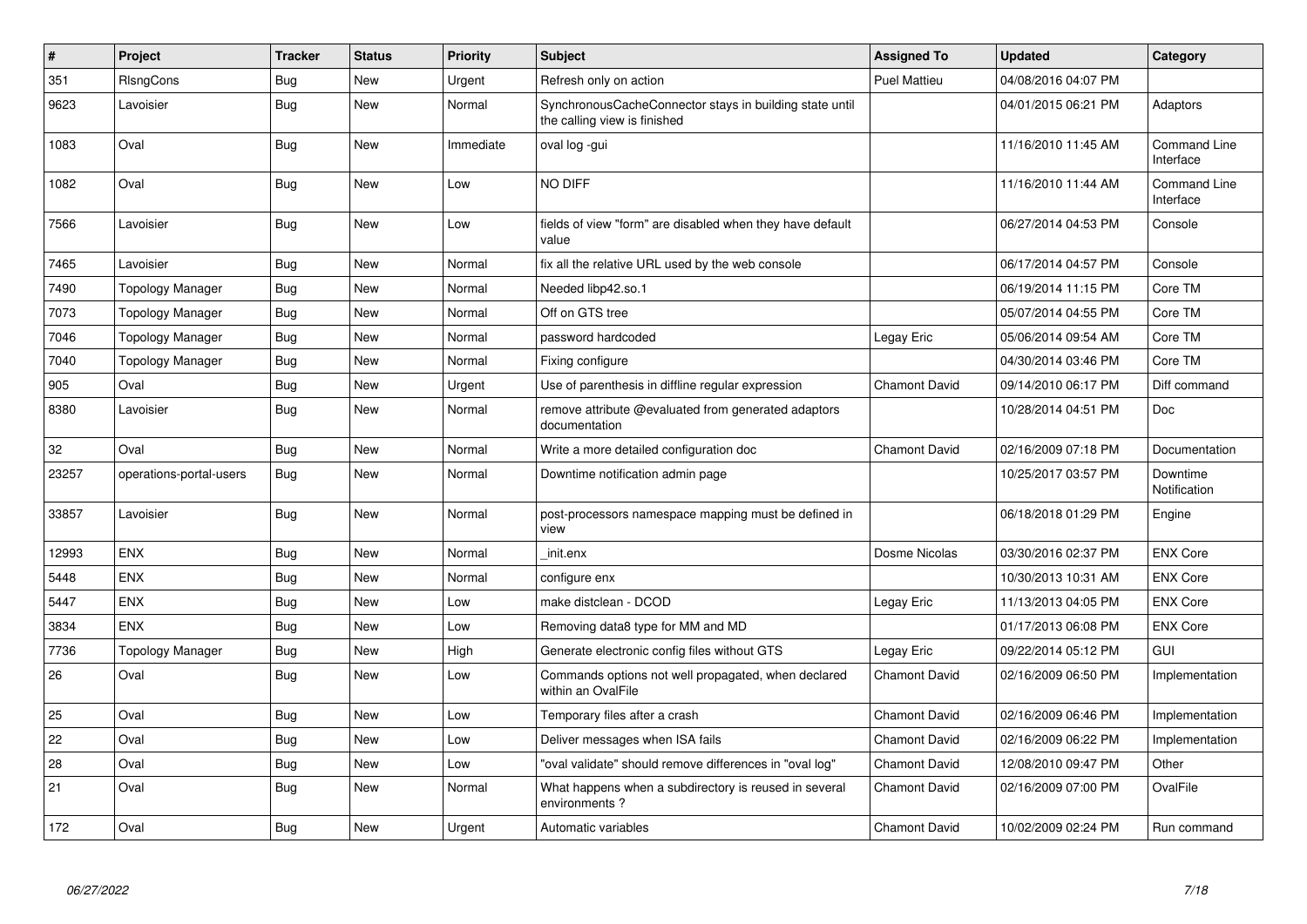| $\pmb{\#}$ | Project   | <b>Tracker</b> | <b>Status</b> | <b>Priority</b> | Subject                                                                                                                   | <b>Assigned To</b>     | <b>Updated</b>      | Category                        |
|------------|-----------|----------------|---------------|-----------------|---------------------------------------------------------------------------------------------------------------------------|------------------------|---------------------|---------------------------------|
| 27         | Oval      | Bug            | New           | Low             | Some commands should not require a current valid<br>directory                                                             | <b>Chamont David</b>   | 02/16/2009 06:51 PM | Site Customization<br>& Flavors |
| 20738      | Lavoisier | <b>Bug</b>     | <b>New</b>    | Low             | Stacktrace                                                                                                                |                        | 08/30/2017 10:39 AM | Stacktrace                      |
| 4068       | Pipelet   | <b>Bug</b>     | <b>New</b>    | High            | Tagging works randomly with konqueror                                                                                     |                        | 03/07/2013 10:39 AM | Web                             |
| 29154      | Lavoisier | <b>Bug</b>     | New           | Normal          | wrong context when mixing <element-create-as-parent><br/>and <element-create></element-create></element-create-as-parent> | Reynaud Sylvain        | 03/06/2018 11:09 AM | <b>XML Template</b><br>Engine   |
| 27459      | Lavoisier | <b>Bug</b>     | <b>New</b>    | Normal          | namespace disappear when root node is renamed                                                                             | Reynaud Sylvain        | 01/31/2018 02:44 PM | <b>XML Template</b><br>Engine   |
| 26766      | Lavoisier | Bug            | New           | Low             | prefix-namespace mapping is moved to the wrong node                                                                       | Reynaud Sylvain        | 01/03/2018 05:32 PM | <b>XML Template</b><br>Engine   |
| 11100      | Lavoisier | Bug            | New           | Normal          | <element-ignore> should not remove the namespace<br/>declaration (xmlns)</element-ignore>                                 |                        | 10/16/2015 01:48 PM | <b>XML Template</b><br>Engine   |
| 48757      | LabInvent | Feature        | <b>New</b>    | Immediate       | *** F - DIVERS TODO (à dispatcher)                                                                                        | <b>Pallier Etienne</b> | 01/19/2022 04:12 PM |                                 |
| 47957      | LabInvent | Feature        | New           | Normal          | *** F - ENTITY - Les GROUPES (de User ou Materiel) :<br>Thématique, Métier, Projet, Site (+ Pole ou Service ?)            |                        | 12/13/2021 11:12 AM |                                 |
| 47951      | LabInvent | Feature        | <b>New</b>    | Normal          | *** F - Etiquettes & Imprimantes                                                                                          |                        | 11/30/2021 01:42 PM |                                 |
| 47932      | LabInvent | Feature        | New           | Normal          | *** F - DOC (documentation)                                                                                               |                        | 11/30/2021 01:10 PM |                                 |
| 47921      | LabInvent | Feature        | <b>New</b>    | Immediate       | *** F - Framework CakePhp                                                                                                 |                        | 12/02/2021 04:45 PM |                                 |
| 47895      | LabInvent | Feature        | New           | Normal          | *** F - ENTITY - Documents attachés (à Materiel ou Suivi)                                                                 |                        | 12/13/2021 11:09 AM |                                 |
| 47875      | LabInvent | Feature        | New           | Urgent          | *** F - ENTITY GÉNÉRIQUE - Actions & Vues génériques<br>(& Refactorisation)                                               |                        | 12/01/2021 11:21 AM |                                 |
| 47869      | LabInvent | Feature        | <b>New</b>    | Normal          | *** F - Tests                                                                                                             |                        | 12/06/2021 02:28 PM |                                 |
| 47866      | LabInvent | Feature        | New           | Urgent          | *** F - Installation                                                                                                      |                        | 12/13/2021 11:08 AM |                                 |
| 47865      | LabInvent | Feature        | New           | Normal          | *** F - Configuration générale                                                                                            |                        | 12/13/2021 11:06 AM |                                 |
| 47864      | LabInvent | Feature        | New           | Normal          | *** F - ENTITY - Autres                                                                                                   |                        | 11/30/2021 12:57 PM |                                 |
| 47863      | LabInvent | Feature        | <b>New</b>    | High            | *** F - ENTITY - Users                                                                                                    |                        | 11/30/2021 03:43 PM |                                 |
| 47862      | LabInvent | Feature        | New           | Normal          | *** F - ENTITY - Prets (de Materiel)                                                                                      |                        | 12/13/2021 11:10 AM |                                 |
| 47861      | LabInvent | Feature        | New           | Urgent          | *** F - ENTITY - Suivis (de Materiel ou User)                                                                             |                        | 12/13/2021 11:10 AM |                                 |
| 47860      | LabInvent | Feature        | New           | Immediate       | *** F - ENTITY - Materiels                                                                                                |                        | 01/19/2022 03:51 PM |                                 |
| 45485      | PyROS     | Feature        | New           | High            | **** D0 - GENERAL, ADMINISTRATIVE & TECHNICAL                                                                             |                        | 03/16/2022 04:53 PM |                                 |
| 45484      | PyROS     | Feature        | New           | Normal          | **** D5 - Images management (L1-L2)                                                                                       |                        | 02/02/2022 02:36 PM |                                 |
| 45483      | PyROS     | Feature        | New           | High            | **** D4 - Images production (L0)                                                                                          |                        | 03/16/2022 07:28 AM |                                 |
| 45482      | PyROS     | Feature        | New           | High            | **** D3 - Sequences submission & plannig                                                                                  |                        | 02/22/2022 03:01 PM |                                 |
| 45481      | PyROS     | Feature        | New           | Normal          | **** D2 - Users & Programs                                                                                                |                        | 03/29/2022 09:17 AM |                                 |
| 45480      | PyROS     | Feature        | New           | High            | **** D1 - System Security & Control                                                                                       |                        | 05/24/2022 02:55 PM |                                 |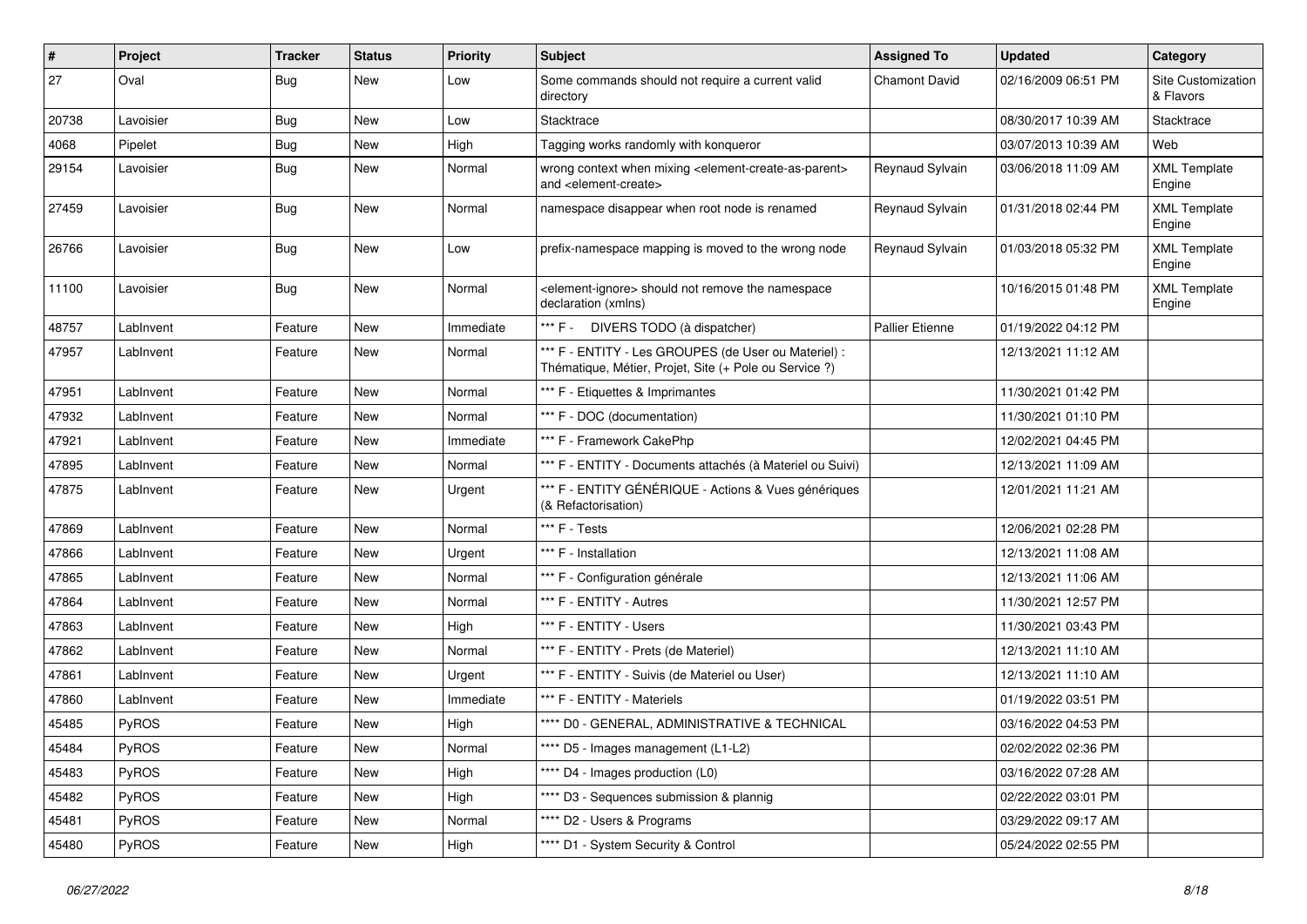| #     | Project           | <b>Tracker</b> | <b>Status</b> | <b>Priority</b> | <b>Subject</b>                                                                                                                           | <b>Assigned To</b> | <b>Updated</b>      | Category |
|-------|-------------------|----------------|---------------|-----------------|------------------------------------------------------------------------------------------------------------------------------------------|--------------------|---------------------|----------|
| 44721 | PyROS             | Feature        | New           | Normal          | *** GF4 - QUAL - Quality & Tests - High level tests<br>(integration & functional), plan tests, validation des<br>exigences (qualif)      |                    | 03/16/2022 04:55 PM |          |
| 44661 | PyROS             | Feature        | New           | Normal          | *** SF13 - IAF - Images Fetching (quicklook & download)                                                                                  |                    | 03/15/2022 04:49 PM |          |
| 44659 | PyROS             | Feature        | New           | Normal          | *** GF3 - INFRA - Hardware, Operating System, Network,<br>Security & Safety                                                              |                    | 03/16/2022 04:51 PM |          |
| 44658 | PyROS             | Feature        | New           | High            | *** SF15 - SST - START&STOP - System Startup (launch),<br>monitoring, and Shutdown                                                       |                    | 05/24/2022 02:55 PM |          |
| 44584 | PyROS             | Feature        | New           | Normal          | *** SF10 - CAL - Calibration (Dark/Bias/Flat)                                                                                            |                    | 03/15/2022 04:48 PM |          |
| 44514 | PyROS             | Feature        | New           | Normal          | *** SF11 - IPC - Images Processing (Grenouille)                                                                                          | Klotz Alain        | 03/15/2022 04:44 PM |          |
| 44172 | PyROS             | Feature        | New           | High            | *** SF14 - OCF - Observatory Unit & Site Configuration                                                                                   |                    | 01/29/2022 01:24 AM |          |
| 44165 | PyROS             | Feature        | New           | Normal          | *** SF16 - DSH - General monitoring: Dashboard<br>(website)                                                                              |                    | 03/15/2022 11:26 PM |          |
| 44164 | PyROS             | Feature        | New           | Normal          | *** SF12 - IAN - Images Analysis (Triton)                                                                                                |                    | 03/15/2022 04:48 PM |          |
| 44163 | PyROS             | Feature        | New           | Normal          | *** SF09 - CMC - Command Control - Telescope &<br>Instruments Control & Monitoring (DeviceController,<br>AgentDevice)                    |                    | 03/16/2022 07:28 AM |          |
| 44162 | PyROS             | Feature        | New           | High            | *** SF08 - EXE (SOX) - Observation Sequence (SO)<br>eXecution                                                                            |                    | 03/15/2022 04:46 PM |          |
| 44161 | PyROS             | Feature        | New           | High            | *** SF04 - SPV - System Coordination & Supervision :<br>Majordome (Conducting) (head)                                                    |                    | 03/15/2022 04:45 PM |          |
| 44160 | PyROS             | Feature        | New           | Normal          | *** SF07 - PLN - Observation Sequences Planning &<br>Scheduling                                                                          |                    | 03/15/2022 04:46 PM |          |
| 44159 | PyROS             | Feature        | New           | Normal          | *** SF03 - ENV - Environment Monitoring (int/ext,<br>observatory & weather)                                                              |                    | 05/05/2022 09:54 AM |          |
| 44158 | PyROS             | Feature        | <b>New</b>    | Normal          | *** SF06 - ALR - Alerts Management                                                                                                       |                    | 03/15/2022 04:46 PM |          |
| 44153 | PyROS             | Feature        | New           | Normal          | *** SF05 - SEQ - Observation Sequences Management                                                                                        | Koralewski Alexis  | 02/23/2022 10:45 AM |          |
| 44151 | PyROS             | Feature        | New           | High            | *** GF1 - PROJ - Project management, documentation,<br>formation des utilisateurs, interfaces, plan de justification<br>de la définition |                    | 01/31/2022 11:32 AM |          |
| 44148 | PyROS             | Feature        | New           | High            | *** GF2 - INST - Config, Install, udpate, deploy (IRAP,<br>CNES, TAROT)                                                                  |                    | 03/16/2022 07:27 AM |          |
| 37910 | Lavoisier         | Feature        | New           | High            | do not log AdaptorException when they are already sent to<br>the user                                                                    |                    | 07/25/2019 09:41 AM |          |
| 37461 | Lavoisier         | Feature        | New           | Normal          | add support for jdk 11                                                                                                                   |                    | 04/25/2019 01:53 PM |          |
| 37409 | TReqS             | Feature        | New           | Normal          | Statistiques sur les queues dans les logs                                                                                                |                    | 04/11/2019 01:40 PM |          |
| 34801 | Lavoisier         | Feature        | New           | Normal          | add support for attribute @if in element view/variable                                                                                   |                    | 07/31/2018 12:57 PM |          |
| 31881 | Narval Standalone | Feature        | New           | Normal          | Logs de l'instance                                                                                                                       | Théo Le Guen       | 04/24/2018 03:59 PM |          |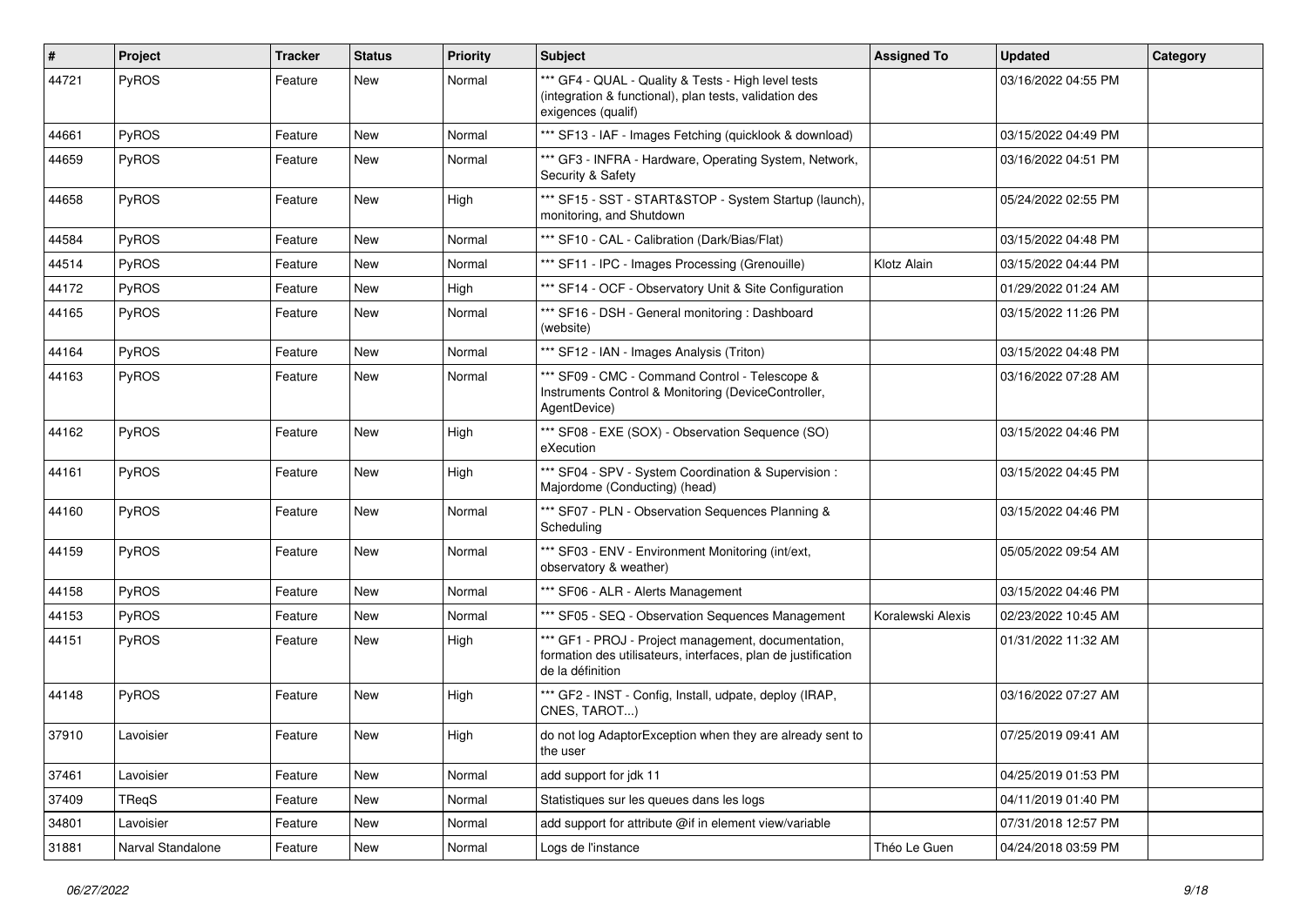| $\sharp$ | Project                 | <b>Tracker</b> | <b>Status</b> | <b>Priority</b> | <b>Subject</b>                                                                            | <b>Assigned To</b>       | <b>Updated</b>                          | Category |
|----------|-------------------------|----------------|---------------|-----------------|-------------------------------------------------------------------------------------------|--------------------------|-----------------------------------------|----------|
| 12976    | <b>PEM</b>              | Feature        | New           | Low             | pem-sync co_pem                                                                           |                          | 03/24/2016 05:00 PM                     |          |
| 12975    | PEM                     | Feature        | <b>New</b>    | Normal          | pem-sync co_pem                                                                           |                          | 03/24/2016 04:54 PM                     |          |
| 12974    | <b>PEM</b>              | Feature        | <b>New</b>    | Normal          | pem-sync cp_pem                                                                           |                          | 03/24/2016 04:52 PM                     |          |
| 12961    | <b>PEM</b>              | Feature        | New           | Normal          | PEM version                                                                               |                          | 03/24/2016 09:03 AM                     |          |
| 11484    | Lavoisier               | Feature        | <b>New</b>    | Low             | improve command "lavoisier-upgrade.sh"                                                    |                          | 04/10/2018 11:06 AM                     |          |
| 10871    | <b>CLASS</b>            | Feature        | <b>New</b>    | Normal          | Nominal Power                                                                             |                          | 09/10/2015 05:27 PM                     |          |
| 10273    | PEM                     | Feature        | <b>New</b>    | Normal          | Easier configuration process                                                              |                          | 07/01/2015 11:11 AM                     |          |
| 10255    | <b>CLASS</b>            | Feature        | New           | Normal          | Take into account Load Factor Evolution                                                   | <b>MOUGINOT Baptiste</b> | 06/26/2015 11:33 AM                     |          |
| 10227    | <b>CLASS</b>            | Feature        | <b>New</b>    | Immediate       | <b>MURE GUI</b>                                                                           |                          | MOUGINOT Baptiste   06/23/2015 01:36 PM |          |
| 9799     | Lavoisier               | Feature        | <b>New</b>    | Normal          | esxl function missing : add-duration                                                      |                          | 04/30/2015 11:00 AM                     |          |
| 9790     | <b>CLASS</b>            | Feature        | New           | High            | neutron & y Spectrum calculation                                                          |                          | 04/29/2015 12:15 PM                     |          |
| 9789     | <b>CLASS</b>            | Feature        | <b>New</b>    | Normal          | Multi Stream in EQM                                                                       |                          | 04/29/2015 12:12 PM                     |          |
| 9788     | <b>CLASS</b>            | Feature        | <b>New</b>    | Normal          | Multi Stream in FabricationPlant                                                          |                          | 04/29/2015 12:10 PM                     |          |
| 9787     | <b>CLASS</b>            | Feature        | <b>New</b>    | Normal          | Multi Stream in FabricationPlant/EQM                                                      |                          | 04/29/2015 12:10 PM                     |          |
| 9704     | Lavoisier               | Feature        | New           | Normal          | add option --override to lavoisier-upgrade.sh                                             |                          | 04/15/2015 10:07 AM                     |          |
| 9534     | Pipelet                 | Feature        | <b>New</b>    | Normal          | logging of stdout and stderr                                                              |                          | 03/25/2015 02:31 PM                     |          |
| 8668     | <b>DCOD</b>             | Feature        | New           | Normal          | filterdiff is missing                                                                     |                          | 12/05/2014 06:17 PM                     |          |
| 8667     | <b>DCOD</b>             | Feature        | <b>New</b>    | Normal          | uuid missing                                                                              |                          | 12/05/2014 06:14 PM                     |          |
| 8369     | LC <sub>2</sub>         | Feature        | New           | Normal          | Standardize by relying on GNU getopt instead of<br>proprietary cmdline                    | Lafage Vincent           | 10/27/2014 07:06 PM                     |          |
| 8262     | Pipelet                 | Feature        | <b>New</b>    | Normal          | LocalRepository: recursive search of segment source<br>script                             |                          | 10/19/2014 05:13 PM                     |          |
| 8132     | Lavoisier               | Feature        | <b>New</b>    | Normal          | support attribute @first-child-attributes in <element></element>                          |                          | 09/30/2014 04:28 PM                     |          |
| 8099     | LC2                     | Feature        | New           | High            | Add business rule forbidding empty CRT-DSP<br>configuration (at least 1 manu per CRT DSP) | Lafage Vincent           | 10/27/2014 07:00 PM                     |          |
| 7811     | Lavoisier               | Feature        | <b>New</b>    | Normal          | support server-side argument validation with XPath                                        |                          | 07/30/2014 05:05 PM                     |          |
| 7460     | Lavoisier               | Feature        | New           | High            | support HTTP proxy                                                                        |                          | 02/17/2015 01:04 PM                     |          |
| 7385     | <b>CLASS</b>            | Feature        | New           | High            | <b>GUI devellopment</b>                                                                   | <b>LENIAU Baptiste</b>   | 04/29/2015 12:15 PM                     |          |
| 7380     | <b>CLASS</b>            | Feature        | New           | High            | ReactorFacility                                                                           | <b>LENIAU Baptiste</b>   | 06/11/2014 11:06 AM                     |          |
| 7379     | <b>CLASS</b>            | Feature        | New           | Normal          | FrontEnd                                                                                  |                          | MOUGINOT Baptiste   06/11/2014 11:05 AM |          |
| 7037     | <b>Topology Manager</b> | Feature        | New           | Normal          | Configuration file for TM                                                                 |                          | 04/30/2014 03:11 PM                     |          |
| 6748     | <b>CLASS</b>            | Feature        | New           | Normal          | Charger un parc présimulé à partir du .root                                               |                          | 04/03/2014 11:36 AM                     |          |
| 5799     | AGATA DAQ               | Feature        | New           | High            | ELOG not available from GSI guest network                                                 | Aubert Yann              | 01/15/2014 05:54 PM                     |          |
| 5757     | <b>Topology Manager</b> | Feature        | New           | Low             | Topology manager- error detection in mezzanine                                            |                          | 01/07/2014 01:29 PM                     |          |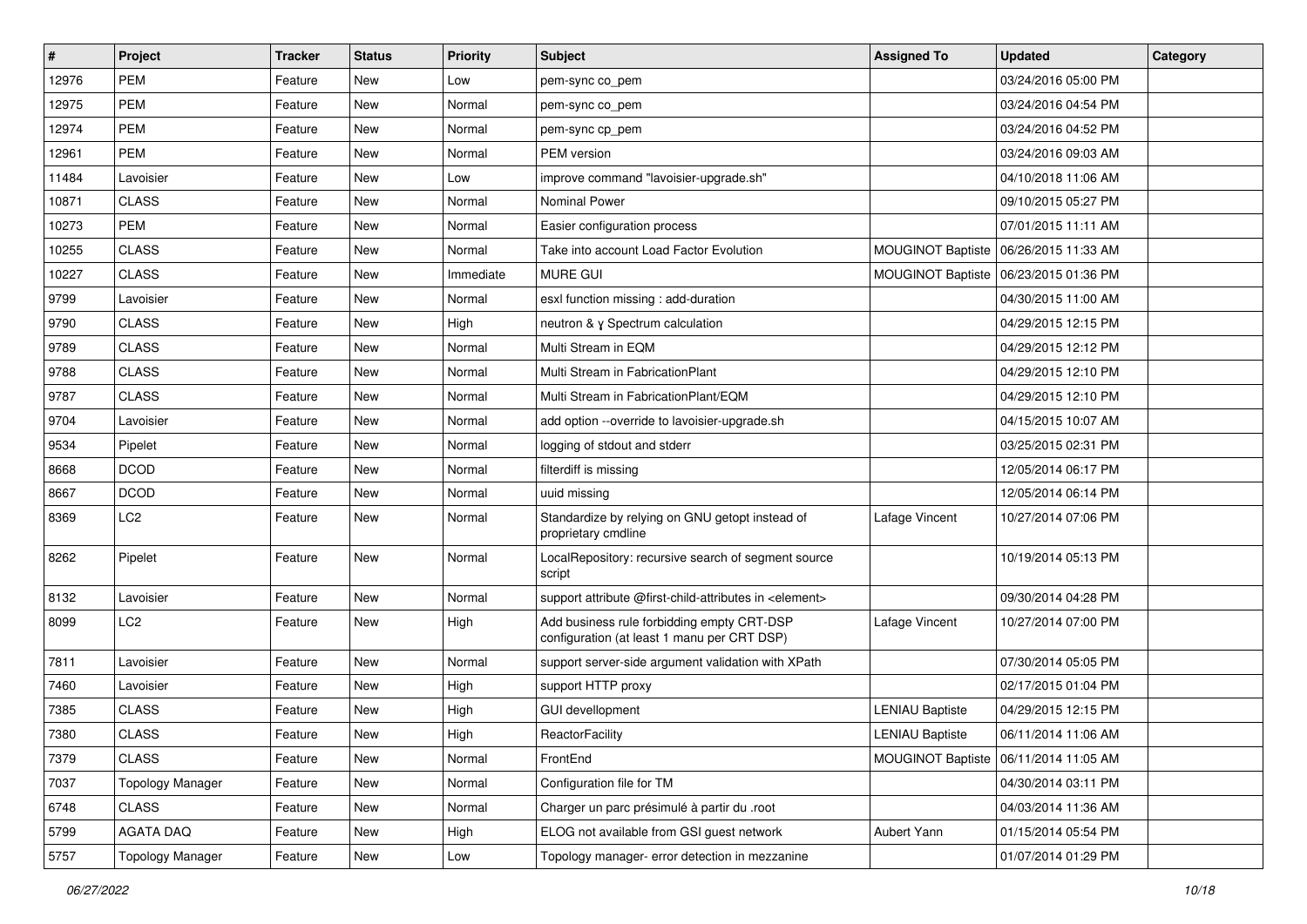| $\sharp$ | Project                              | <b>Tracker</b> | <b>Status</b> | <b>Priority</b> | Subject                                                           | <b>Assigned To</b>  | <b>Updated</b>      | Category |
|----------|--------------------------------------|----------------|---------------|-----------------|-------------------------------------------------------------------|---------------------|---------------------|----------|
| 5751     | Electronic Control and<br>Monitoring | Feature        | New           | Low             | buildcfg with some error message                                  |                     | 01/06/2014 05:43 PM |          |
| 5736     | <b>AGATA DAQ</b>                     | Feature        | <b>New</b>    | High            | Would like to have access to GSI printers                         | Aubert Yann         | 01/06/2014 09:22 AM |          |
| 5729     | <b>Topology Manager</b>              | Feature        | New           | Low             | Title in firefox                                                  |                     | 01/03/2014 06:58 PM |          |
| 5726     | <b>Topology Manager</b>              | Feature        | <b>New</b>    | Normal          | Display                                                           |                     | 01/06/2014 09:21 AM |          |
| 5503     | <b>DCOD</b>                          | Feature        | <b>New</b>    | Low             | test ada 2012 in ./configure                                      |                     | 11/13/2013 04:54 PM |          |
| 5377     | <b>CLASS</b>                         | Feature        | <b>New</b>    | Low             | enrichment factory                                                |                     | 10/21/2013 03:15 PM |          |
| 5376     | <b>CLASS</b>                         | Feature        | New           | Low             | Reactor batch creation                                            |                     | 10/21/2013 03:14 PM |          |
| 5350     | <b>CLASS</b>                         | Feature        | New           | Low             | Set some quality criteria on Pu when building a MOX fuel          |                     | 10/22/2013 11:50 AM |          |
| 5329     | <b>CLASS</b>                         | Feature        | <b>New</b>    | Low             | Power density                                                     |                     | 10/14/2013 05:58 PM |          |
| 4937     | <b>DCOD</b>                          | Feature        | <b>New</b>    | Low             | Implement Hobbit/Zabbix scripts                                   | <b>Grave Xavier</b> | 08/27/2013 11:19 AM |          |
| 3992     | Pipelet                              | Feature        | <b>New</b>    | Low             | directory in data with specific color                             |                     | 02/20/2013 05:19 PM |          |
| 3043     | APCScheduler                         | Feature        | New           | Low             | option submit                                                     | Colley Jean-Marc    | 03/10/2016 12:43 PM |          |
| 3039     | APCScheduler                         | Feature        | <b>New</b>    | Normal          | création de tarball sans exécutable                               |                     | 07/31/2012 06:11 PM |          |
| 3022     | <b>AGATA DAQ</b>                     | Feature        | <b>New</b>    | Low             | [ELOG] change the "From"                                          |                     | 07/26/2012 10:18 AM |          |
| 2118     | LC2                                  | Feature        | New           | Low             | Prepare the Command Line Interface of validator to parse<br>rdRam | Lafage Vincent      | 10/20/2011 04:20 PM |          |
| 2112     | LC <sub>2</sub>                      | Feature        | <b>New</b>    | Low             | Rorc lib                                                          |                     | 04/08/2013 06:11 PM |          |
| 2076     | LC <sub>2</sub>                      | Feature        | <b>New</b>    | Low             | Finer grained report for boot Crocus script                       |                     | 10/11/2011 02:18 PM |          |
| 1299     | APCScheduler                         | Feature        | <b>New</b>    | High            | Utilisation de python, numpy, scipy,                              | Colley Jean-Marc    | 02/10/2011 11:07 AM |          |
| 959      | SphereLib                            | Feature        | New           | Low             | intégrer ginp                                                     |                     | 10/06/2010 11:30 AM |          |
| 890      | SphereLib                            | Feature        | New           | Low             | spline with order $!= 3$                                          |                     | 09/06/2010 03:08 PM |          |
| 755      | SphereLib                            | Feature        | <b>New</b>    | Normal          | Parallélisation de cat2mask                                       |                     | 06/14/2010 04:34 PM |          |
| 754      | SphereLib                            | Feature        | New           | Normal          | Parallélisation de la routine apodize mask                        |                     | 06/14/2010 04:33 PM |          |
| 748      | Pipelet                              | Feature        | New           | Low             | Git and CVS repositories                                          | Le Jeune Maude      | 03/11/2011 11:41 AM |          |
| 631      | ftsmonitor                           | Feature        | New           | Low             | History of a DN access                                            |                     | 10/22/2010 10:10 AM |          |
| 597      | Oval                                 | Feature        | New           | Normal          | YAML comme langage de configuration ?                             |                     | 05/11/2010 01:36 PM |          |
| 520      | TReqS                                | Feature        | New           | Normal          | Communication entre Serveur et Client sans Base de<br>données     |                     | 03/24/2015 04:37 PM |          |
| 517      | TReqS                                | Feature        | New           | Normal          | Outils d'administation pour Treqs                                 |                     | 03/24/2015 04:29 PM |          |
| 516      | TReqS                                | Feature        | New           | Normal          | Désactiver des queues                                             |                     | 03/24/2015 04:24 PM |          |
| 500      | TReqS                                | Feature        | New           | Low             | Injecter les information d'opération vers COLLOS                  |                     | 03/24/2015 04:29 PM |          |
| 425      | TReqS                                | Feature        | New           | Low             | Durée de vie des métadata                                         |                     | 03/24/2015 04:30 PM |          |
| 423      | TReqS                                | Feature        | New           | High            | Écrire une toolbox pour administration                            |                     | 03/24/2015 04:40 PM |          |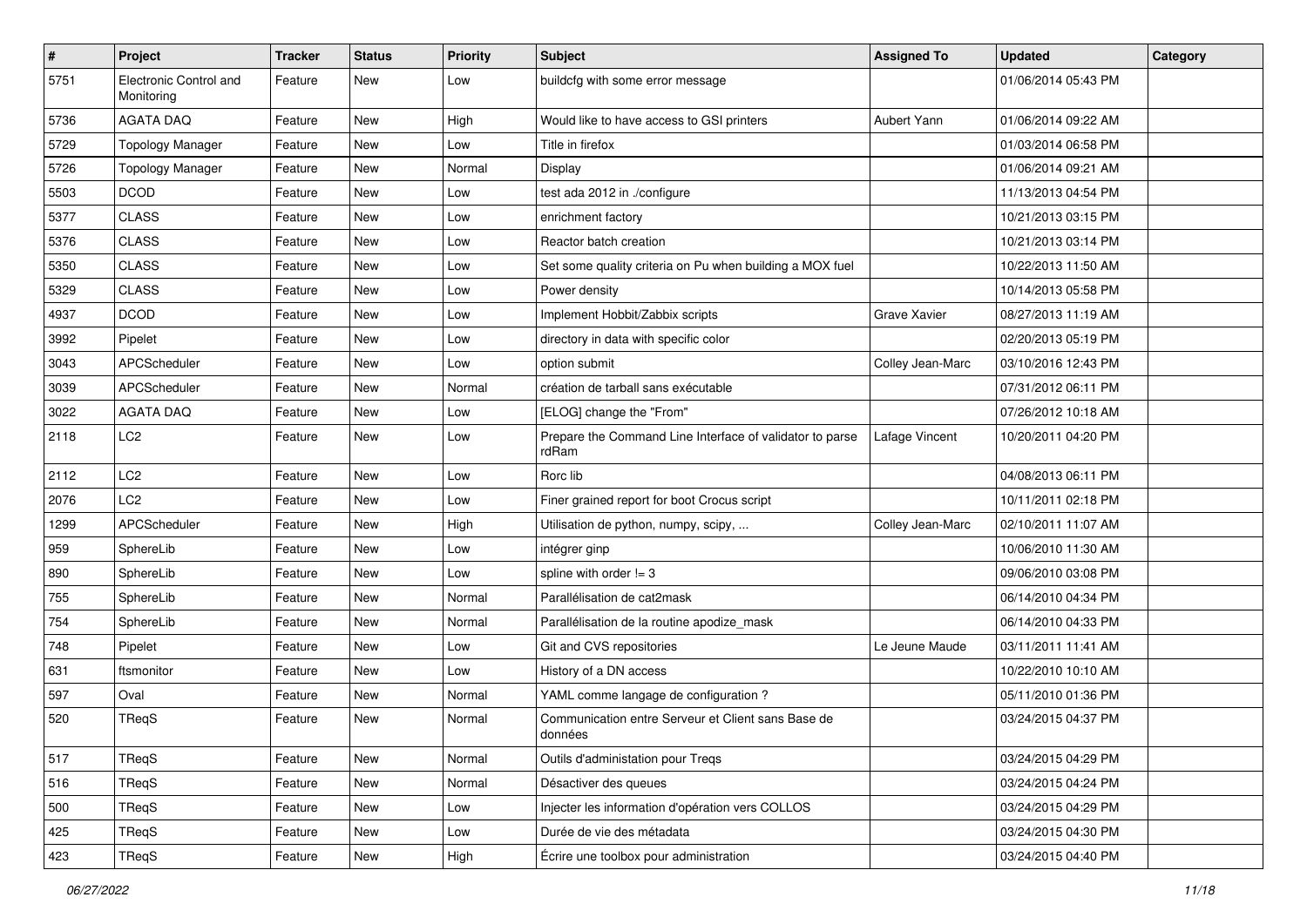| $\vert$ # | Project   | <b>Tracker</b> | <b>Status</b> | <b>Priority</b> | Subject                                                                         | <b>Assigned To</b>  | <b>Updated</b>      | Category |
|-----------|-----------|----------------|---------------|-----------------|---------------------------------------------------------------------------------|---------------------|---------------------|----------|
| 388       | TReqS     | Feature        | New           | High            | Possibilités d'interactions avec le serveur TReqS                               |                     | 03/24/2015 04:06 PM |          |
| 202       | Smurf     | Feature        | New           | Low             | Smurf::DB::Getopt add fping to smelect                                          |                     | 10/21/2009 04:46 PM |          |
| 187       | RIsngCons | Feature        | New           | Low             | Abort limit/delete/ack                                                          | <b>Puel Mattieu</b> | 10/07/2009 01:08 PM |          |
| 186       | RIsngCons | Feature        | New           | Normal          | Flood limit                                                                     | Puel Mattieu        | 10/07/2009 01:07 PM |          |
| 93        | RIsngCons | Feature        | New           | Low             | Touche pour forcer le renouvellement de cache                                   |                     | 03/31/2009 10:16 AM |          |
| 87        | RIsngCons | Feature        | New           | Low             | Limiter la taille du cache                                                      |                     | 03/30/2009 03:32 PM |          |
| 86        | RIsngCons | Feature        | <b>New</b>    | Low             | Tris dynamiques                                                                 |                     | 03/30/2009 03:31 PM |          |
| 11915     | Lavoisier | Feature        | New           | Normal          | change the parameters of plugin ChartRenderer                                   |                     | 02/05/2016 12:25 PM | Adaptors |
| 10315     | Lavoisier | Feature        | New           | Normal          | Index size of IndexedFileCache plugin is limited by the<br>max number of inodes |                     | 07/07/2015 10:12 AM | Adaptors |
| 9778      | Lavoisier | Feature        | New           | Normal          | support cookies in HTTPConnector                                                |                     | 04/28/2015 01:39 PM | Adaptors |
| 9607      | Lavoisier | Feature        | New           | Normal          | Add SAML 2.0 support in Lavoisier                                               |                     | 04/01/2015 11:32 AM | Adaptors |
| 9560      | Lavoisier | Feature        | New           | Normal          | SurroundSerializer should ignore header lines (starting<br>with $<$ ?)          |                     | 03/30/2015 10:17 AM | Adaptors |
| 9559      | Lavoisier | Feature        | <b>New</b>    | Normal          | develop a TextRenderer plugin                                                   |                     | 03/30/2015 10:15 AM | Adaptors |
| 9467      | Lavoisier | Feature        | New           | Normal          | improve flexibility of JSONRenderer                                             |                     | 03/16/2015 01:54 PM | Adaptors |
| 8260      | Lavoisier | Feature        | New           | Normal          | develop plugin ElementProcessor                                                 |                     | 10/17/2014 07:10 PM | Adaptors |
| 8259      | Lavoisier | Feature        | New           | Normal          | support parameter "renderer" in ZipRenderer and<br>GZipRenderer                 |                     | 10/17/2014 07:08 PM | Adaptors |
| 8240      | Lavoisier | Feature        | New           | Normal          | LDAPConnector/LDIFSerializer should generate data in<br><b>DSML</b> format      |                     | 10/15/2014 06:02 PM | Adaptors |
| 7649      | Lavoisier | Feature        | New           | Normal          | develop a XMLTemplateProcessor plugin                                           |                     | 07/04/2014 05:52 PM | Adaptors |
| 6864      | Lavoisier | Feature        | <b>New</b>    | Low             | support IP v6 in adaptor IPAddressAuthenticator                                 | Schwarz Lionel      | 04/15/2014 02:11 PM | Adaptors |
| 6687      | Lavoisier | Feature        | New           | Low             | develop a CronTrigger                                                           |                     | 03/27/2014 04:36 PM | Adaptors |
| 6360      | Lavoisier | Feature        | New           | Low             | develop a EntriesProcessor (or a EntriesRenderer)                               |                     | 03/05/2014 03:22 PM | Adaptors |
| 5009      | Lavoisier | Feature        | New           | Low             | <b>ICalRenderer</b>                                                             |                     | 01/21/2014 06:02 PM | Adaptors |
| 5008      | Lavoisier | Feature        | New           | Low             | <b>ICalSerializer</b>                                                           |                     | 01/21/2014 06:01 PM | Adaptors |
| 4934      | Lavoisier | Feature        | New           | Low             | implement some additional cache adaptors                                        |                     | 02/07/2014 04:59 PM | Adaptors |
| 4906      | Lavoisier | Feature        | New           | Low             | XPath2SQLTemplate: add support for SQL functions                                |                     | 03/24/2014 10:26 AM | Adaptors |
| 4905      | Lavoisier | Feature        | New           | Low             | XPath2SQLTemplate : add support for XPath functions                             |                     | 03/24/2014 10:26 AM | Adaptors |
| 4904      | Lavoisier | Feature        | New           | Low             | XPath2SQLTemplate : add support for ORDER BY                                    |                     | 03/24/2014 10:26 AM | Adaptors |
| 4871      | Lavoisier | Feature        | New           | Low             | ExcelSerializer                                                                 |                     | 03/24/2014 10:26 AM | Adaptors |
| 4870      | Lavoisier | Feature        | New           | Low             | BinarySerializer                                                                |                     | 03/24/2014 10:26 AM | Adaptors |
| 4867      | Lavoisier | Feature        | New           | Low             | ScalaProcessor                                                                  |                     | 03/24/2014 10:26 AM | Adaptors |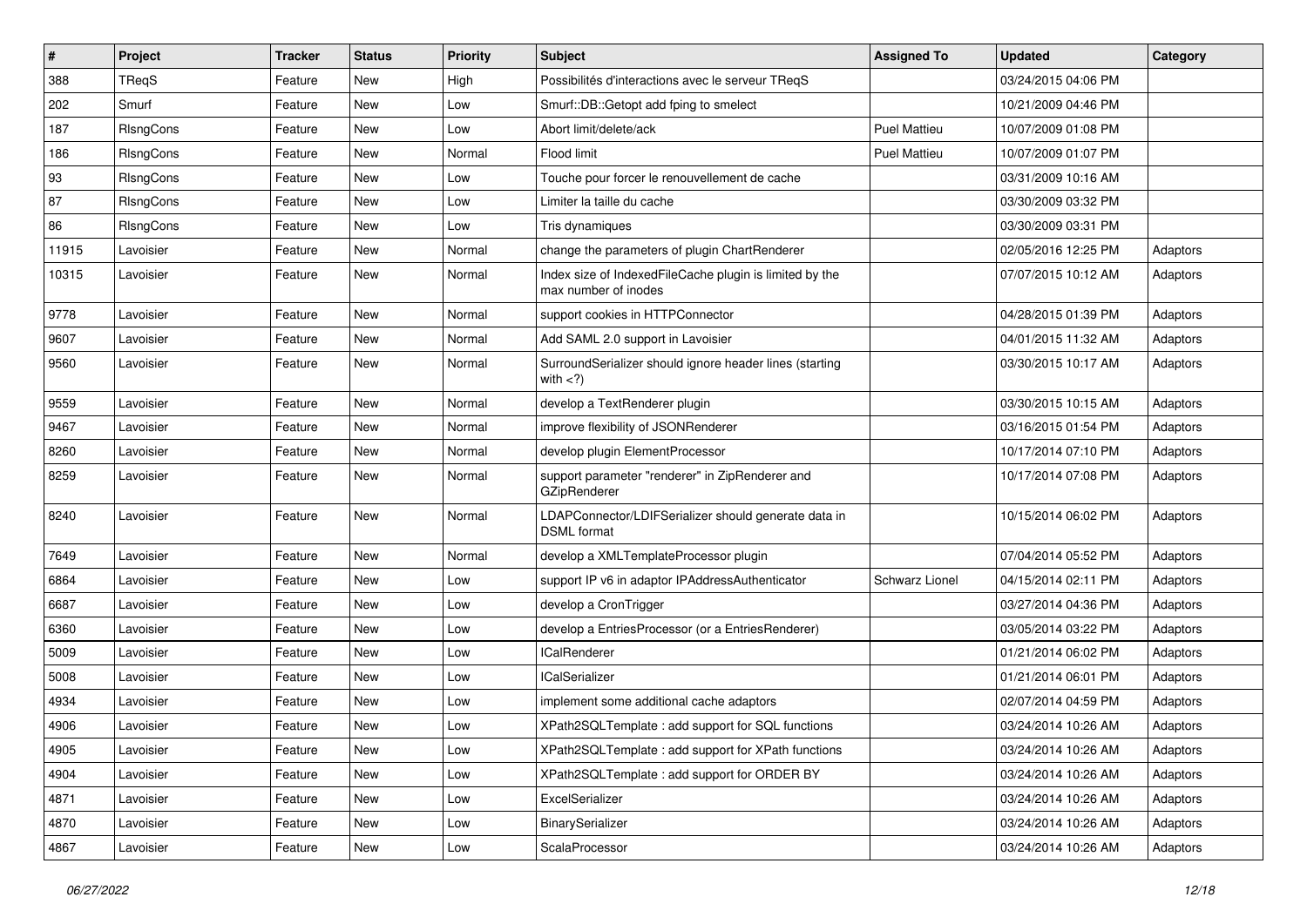| $\sharp$ | Project                 | <b>Tracker</b> | <b>Status</b> | <b>Priority</b> | <b>Subject</b>                                                                                    | <b>Assigned To</b>   | <b>Updated</b>      | Category                |
|----------|-------------------------|----------------|---------------|-----------------|---------------------------------------------------------------------------------------------------|----------------------|---------------------|-------------------------|
| 4866     | Lavoisier               | Feature        | New           | Low             | <b>XQueryConnector</b>                                                                            |                      | 03/24/2014 10:26 AM | Adaptors                |
| 4865     | Lavoisier               | Feature        | New           | Low             | support remote connection in JMXConnector                                                         |                      | 03/24/2014 10:26 AM | Adaptors                |
| 4863     | Lavoisier               | Feature        | New           | Low             | YAMLRenderer                                                                                      |                      | 03/24/2014 10:26 AM | Adaptors                |
| 9496     | Lavoisier               | Feature        | New           | High            | upgrade to more recent version of JSW                                                             |                      | 03/18/2015 06:34 PM | <b>Build</b>            |
| 9622     | Lavoisier               | Feature        | New           | Normal          | add links to fallback views into view "dependencies"                                              |                      | 04/01/2015 06:19 PM | Console                 |
| 9086     | Lavoisier               | Feature        | New           | High            | enable refreshing all notifiable caches with one single click                                     |                      | 02/09/2015 12:37 PM | Console                 |
| 7464     | Lavoisier               | Feature        | New           | Normal          | replace XSL with HTML template in web console                                                     |                      | 06/17/2014 04:55 PM | Console                 |
| 7325     | Lavoisier               | Feature        | New           | Normal          | support filtering dependencies graph by categories                                                |                      | 06/04/2014 05:14 PM | Console                 |
| 5442     | Lavoisier               | Feature        | New           | Low             | create a view 'stoppoint'                                                                         | Lequeux Olivier      | 10/29/2013 05:02 PM | Console                 |
| 5719     | <b>Topology Manager</b> | Feature        | New           | Low             | Launching server easily                                                                           | Dosme Nicolas        | 01/09/2014 03:53 PM | Core TM                 |
| 35044    | operations-portal-users | Feature        | New           | Normal          | New ROD dashboard                                                                                 |                      | 09/20/2018 10:42 AM | Dashboard               |
| 33       | Oval                    | Feature        | New           | Normal          | Support for gzipped ref files                                                                     | <b>Chamont David</b> | 02/16/2009 07:23 PM | Diff command            |
| 30741    | Lavoisier               | Feature        | New           | Low             | add research button on web site                                                                   |                      | 04/04/2018 10:53 AM | Doc                     |
| 30735    | Lavoisier               | Feature        | New           | Low             | write documentation about the admin web console                                                   |                      | 04/04/2018 10:52 AM | Doc                     |
| 35       | Oval                    | Feature        | New           | Normal          | Give less importance to the build step                                                            | <b>Chamont David</b> | 02/16/2009 07:41 PM | Documentation           |
| 852      | ENX                     | Feature        | New           | Low             | Better handling of exception in empty skeleton                                                    | Legay Eric           | 01/30/2013 03:58 PM | <b>Driver Generator</b> |
| 5527     | <b>ENX</b>              | Feature        | New           | Low             | Named register list                                                                               |                      | 11/18/2013 05:30 PM | <b>Drivers</b>          |
| 41294    | Lavoisier               | Feature        | New           | High            | add support for attribute @null in namespace<br>http://software.in2p3.fr/lavoisier/tables.xsd     | Reynaud Sylvain      | 09/25/2020 03:38 PM | Engine                  |
| 33350    | Lavoisier               | Feature        | New           | Low             | add a XPath function multireplace()                                                               |                      | 05/31/2018 03:49 PM | Engine                  |
| 27576    | Lavoisier               | Feature        | New           | Normal          | add a parameter "priority" on WhenCreatedTrigger                                                  |                      | 02/02/2018 03:18 PM | Engine                  |
| 27570    | Lavoisier               | Feature        | New           | Normal          | NotifiedTrigger should bypass attribute @ignore-during                                            |                      | 02/02/2018 03:05 PM | Engine                  |
| 9624     | Lavoisier               | Feature        | New           | Normal          | when cache is empty and being built, user queries should<br>be waiting for it rather than failing |                      | 04/01/2015 06:30 PM | Engine                  |
| 9606     | Lavoisier               | Feature        | New           | High            | add attribute @encoding to element <connector></connector>                                        |                      | 03/31/2015 06:29 PM | Engine                  |
| 9564     | Lavoisier               | Feature        | New           | Normal          | reorganize <pre-renderer> section</pre-renderer>                                                  |                      | 03/30/2015 10:37 AM | Engine                  |
| 9562     | Lavoisier               | Feature        | New           | Normal          | re-implement <pre-renderers> in streaming mode</pre-renderers>                                    |                      | 03/30/2015 10:32 AM | Engine                  |
| 8405     | Lavoisier               | Feature        | New           | Normal          | implement XPath function choose not null(arg1, arg2)                                              |                      | 10/30/2014 02:21 PM | Engine                  |
| 8404     | Lavoisier               | Feature        | New           | Normal          | support parameters in <pre-renderers></pre-renderers>                                             |                      | 10/30/2014 11:03 AM | Engine                  |
| 8258     | Lavoisier               | Feature        | New           | Normal          | add attribute @default to <renderers></renderers>                                                 |                      | 10/17/2014 07:07 PM | Engine                  |
| 8241     | Lavoisier               | Feature        | New           | Normal          | improve dropdown list of view "form"                                                              |                      | 10/15/2014 06:05 PM | Engine                  |
| 7619     | Lavoisier               | Feature        | New           | Normal          | replace @INCLUDES with #include in properties files                                               |                      | 07/04/2014 11:17 AM | Engine                  |
| 7461     | Lavoisier               | Feature        | New           | High            | add XPath function url()                                                                          |                      | 02/17/2015 01:04 PM | Engine                  |
| 6353     | Lavoisier               | Feature        | New           | Low             | support new parameter type "Language"                                                             |                      | 03/24/2014 10:40 AM | Engine                  |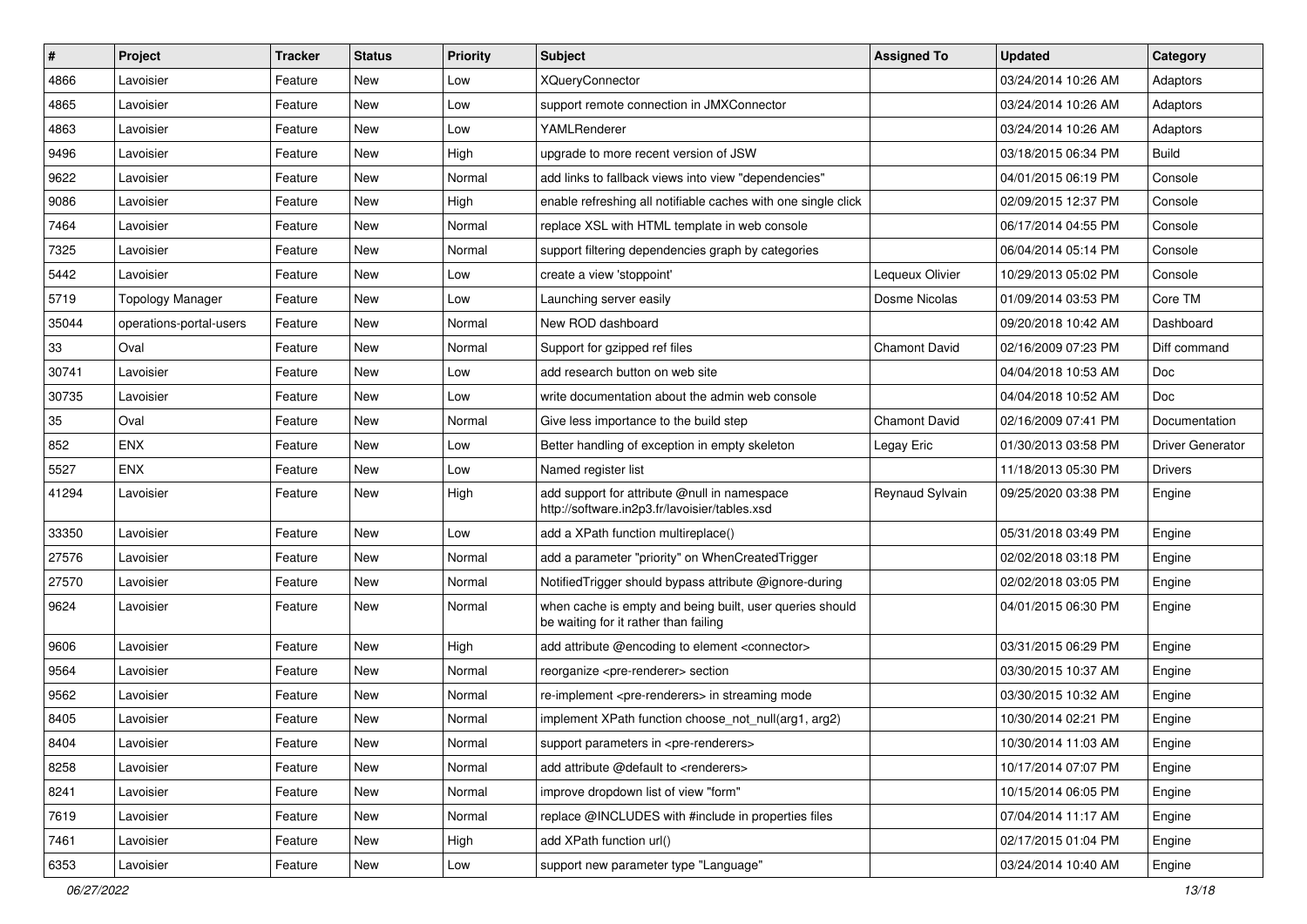| $\vert$ # | <b>Project</b>          | <b>Tracker</b> | <b>Status</b> | <b>Priority</b> | <b>Subject</b>                                                                                             | <b>Assigned To</b>   | <b>Updated</b>      | Category                       |
|-----------|-------------------------|----------------|---------------|-----------------|------------------------------------------------------------------------------------------------------------|----------------------|---------------------|--------------------------------|
| 6325      | Lavoisier               | Feature        | New           | Low             | enable limiting the maximum output size                                                                    |                      | 03/24/2014 10:40 AM | Engine                         |
| 6303      | Lavoisier               | Feature        | New           | Low             | support attributes @package and @id on <config></config>                                                   |                      | 03/24/2014 10:31 AM | Engine                         |
| 6260      | Lavoisier               | Feature        | New           | Low             | support introspection of view-template                                                                     |                      | 03/24/2014 10:40 AM | Engine                         |
| 5558      | Lavoisier               | Feature        | <b>New</b>    | Low             | add XPath function build_xpath()                                                                           |                      | 11/29/2013 09:58 AM | Engine                         |
| 5090      | Lavoisier               | Feature        | New           | Low             | add new adaptor type : <writer></writer>                                                                   |                      | 03/24/2014 10:26 AM | Engine                         |
| 8693      | <b>ENX</b>              | Feature        | New           | Normal          | sauver log level                                                                                           |                      | 12/09/2014 03:54 PM | <b>ENX Core</b>                |
| 4652      | <b>ENX</b>              | Feature        | New           | Low             | rename appenders.ad[sb]                                                                                    |                      | 06/13/2013 10:19 AM | <b>ENX Core</b>                |
| 2644      | <b>ENX</b>              | Feature        | <b>New</b>    | Low             | Que faire en cas de multiple connexion sans quit                                                           |                      | 01/22/2013 05:04 PM | <b>ENX Core</b>                |
| 659       | <b>ENX</b>              | Feature        | <b>New</b>    | Normal          | Gestion des arbres DOM                                                                                     |                      | 01/16/2013 11:33 AM | <b>ENX Core</b>                |
| 656       | <b>ENX</b>              | Feature        | New           | Low             | named register                                                                                             |                      | 01/30/2013 03:59 PM | <b>ENX Core</b>                |
| 42        | <b>ENX</b>              | Feature        | New           | Urgent          | Module ID Handler                                                                                          |                      | 06/05/2013 02:27 PM | <b>ENX Core</b>                |
| 7486      | <b>Topology Manager</b> | Feature        | New           | Normal          | Modification of information                                                                                |                      | 06/19/2014 02:41 PM | <b>GUI</b>                     |
| 7483      | <b>Topology Manager</b> | Feature        | <b>New</b>    | Normal          | Protect modification                                                                                       |                      | 06/19/2014 02:27 PM | GUI                            |
| 7036      | <b>Topology Manager</b> | Feature        | New           | Normal          | Adding window to choose experiment                                                                         | Legay Eric           | 04/30/2014 03:12 PM | GUI                            |
| 7463      | Lavoisier               | Feature        | New           | Normal          | add attribute tpl:url.                                                                                     |                      | 06/17/2014 04:54 PM | <b>HTML Template</b><br>Engine |
| 37        | Oval                    | Feature        | New           | Low             | Automatically select the shell flavor                                                                      | <b>Chamont David</b> | 02/16/2009 07:44 PM | Implementation                 |
| 34        | Oval                    | Feature        | New           | Normal          | Extend input/output control                                                                                | <b>Chamont David</b> | 02/16/2009 07:27 PM | Implementation                 |
| 923       | Oval                    | Feature        | New           | Normal          | oval reset                                                                                                 | <b>Chamont David</b> | 09/20/2010 05:16 PM | Other                          |
| 36        | Oval                    | Feature        | New           | Low             | Extend tasks with begin/end directory commands                                                             | <b>Chamont David</b> | 02/16/2009 07:42 PM | Other                          |
| 29        | Oval                    | Feature        | New           | Low             | The build tool should handle directories?                                                                  | <b>Chamont David</b> | 02/16/2009 07:06 PM | Other                          |
| 35045     | operations-portal-users | Feature        | New           | Normal          | Tasks for the release                                                                                      |                      | 09/20/2018 10:48 AM | Others                         |
| 174       | Oval                    | Feature        | New           | High            | oval run -o                                                                                                | <b>Chamont David</b> | 10/02/2009 02:47 PM | Run command                    |
| 31        | Oval                    | Feature        | New           | Normal          | Apply a command to a subdirectory subset?                                                                  | <b>Chamont David</b> | 02/16/2009 07:14 PM | Run command                    |
| 30        | Oval                    | Feature        | New           | High            | Use environments as targets to the step commands                                                           | <b>Chamont David</b> | 02/16/2009 07:12 PM | Run command                    |
| 32928     | Lavoisier               | Feature        | New           | Normal          | support enumeration in route properties                                                                    |                      | 05/18/2018 02:23 PM | Service                        |
| 26907     | Lavoisier               | Feature        | New           | Normal          | implement XPath function format-number()                                                                   |                      | 01/10/2018 03:18 PM | <b>XML Template</b><br>Engine  |
| 9563      | Lavoisier               | Feature        | <b>New</b>    | Normal          | support <elements-ignore> into<br/><element-create-as-parent></element-create-as-parent></elements-ignore> |                      | 03/30/2015 10:30 AM | <b>XML Template</b><br>Engine  |
| 8817      | Lavoisier               | Feature        | New           | Normal          | develop a XML template optimizer                                                                           |                      | 12/19/2014 05:10 PM | <b>XML Template</b><br>Engine  |
| 8261      | Lavoisier               | Feature        | New           | Normal          | support attribute @out-xpath on <element></element>                                                        |                      | 10/17/2014 07:15 PM | <b>XML Template</b><br>Engine  |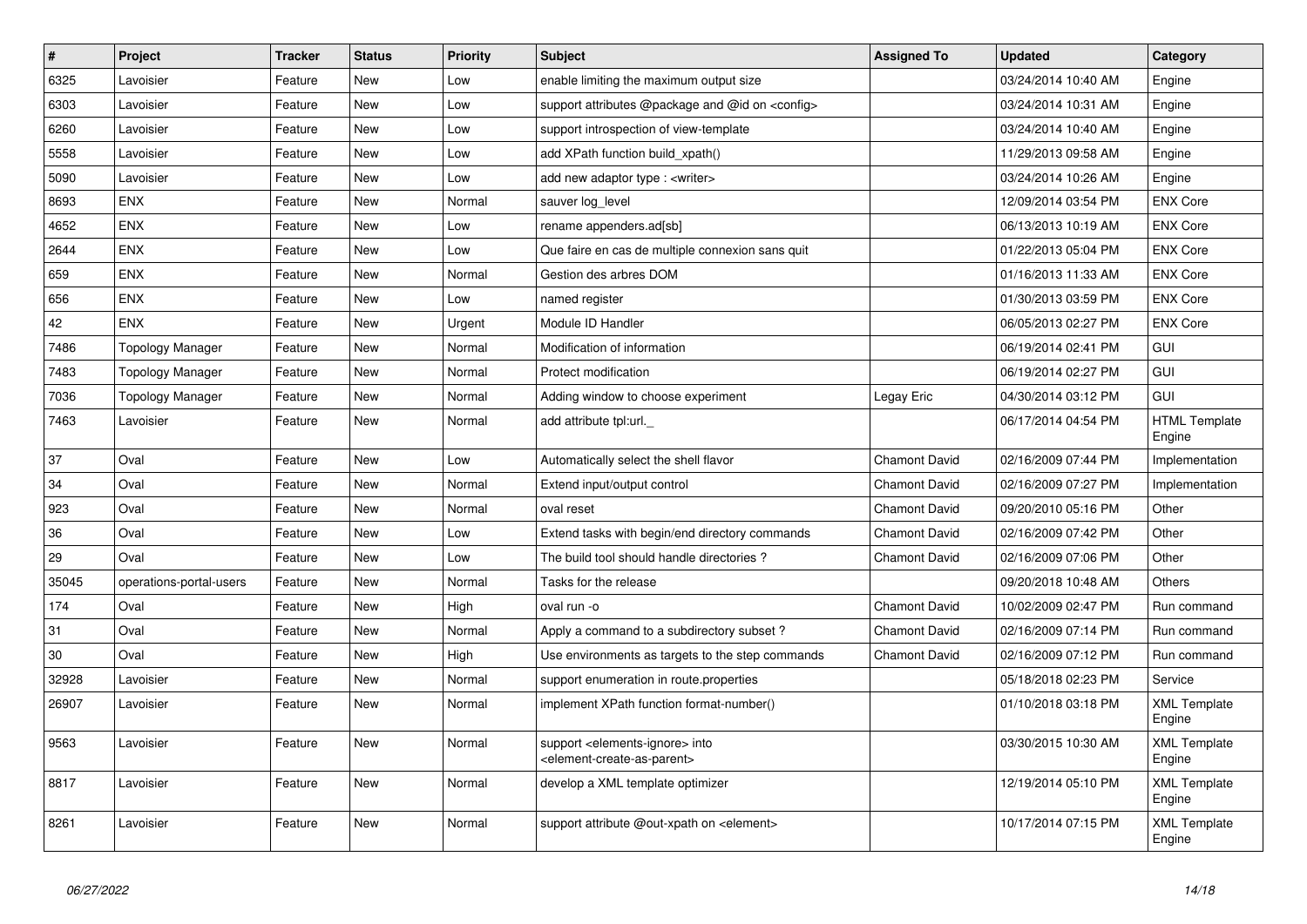| $\pmb{\#}$ | Project                  | <b>Tracker</b> | <b>Status</b> | <b>Priority</b> | <b>Subject</b>                                     | <b>Assigned To</b> | <b>Updated</b>      | Category                      |
|------------|--------------------------|----------------|---------------|-----------------|----------------------------------------------------|--------------------|---------------------|-------------------------------|
| 8172       | Lavoisier                | Feature        | New           | Normal          | support XPath function append()                    |                    | 10/06/2014 10:43 AM | <b>XML Template</b><br>Engine |
| 36236      | IN2P3-Forge              | Support        | New           | High            | Synchronisation demandée pour un serveur Mercurial |                    | 04/13/2021 09:07 AM |                               |
| 35994      | IN2P3-Forge              | Support        | New           | Normal          | Synchronisation demandée pour un serveur Mercurial |                    | 01/11/2019 03:10 PM |                               |
| 16628      | CC-IN2P3                 | Support        | New           | Normal          | Sèche cheveux dans le vestiaire                    |                    | 01/12/2017 02:37 PM |                               |
| 10065      | <b>CLASS</b>             | Support        | New           | Normal          | Multi-Threading in CLASS                           |                    | 06/05/2015 11:30 AM |                               |
| 9491       | JEM-EUSO                 | Support        | New           | Normal          | need to access also to AWG Euso balloon documents  |                    | 03/18/2015 03:36 PM |                               |
| 7041       | <b>Topology Manager</b>  | Support        | New           | Normal          | Sub repositories                                   |                    | 04/30/2014 03:52 PM |                               |
| 5838       | <b>AGATA DAQ</b>         | Support        | New           | Normal          | /agatadisks                                        | Aubert Yann        | 01/17/2014 06:07 PM |                               |
| 5739       | <b>AGATA DAQ</b>         | Support        | New           | Low             | visu1 out                                          |                    | 01/04/2014 01:46 PM |                               |
| 5684       | <b>AGATA DAQ</b>         | Support        | New           | High            | Hard drive of anode                                | Aubert Yann        | 01/06/2014 09:24 AM |                               |
| 2109       | LPC Service Informatique | Support        | New           | Low             | imprimantes                                        | Jammes Fabrice     | 10/19/2011 10:12 AM |                               |
| 5051       | Lavoisier                | Support        | New           | Normal          | Explain cache trigger workflow                     | Lequeux Olivier    | 09/13/2013 10:36 AM | <b>Doc</b>                    |
| 660        | ENX                      | Support        | New           | High            | Documentation                                      | Legay Eric         | 05/27/2010 10:55 AM | Documentation                 |
| 5572       | ENX                      | Support        | New           | Low             | Cleaning autorconf                                 | Legay Eric         | 11/25/2013 03:23 PM | <b>Driver Generator</b>       |
| 5431       | <b>ENX</b>               | Support        | New           | Low             | Cleaning compilation chain                         | Legay Eric         | 10/29/2013 10:18 AM | <b>ENX Core</b>               |
| 49945      | <b>GRAND</b>             | Task           | New           | Normal          | WP 11: improvement dating of events                | voisin vincent     | 03/22/2022 02:31 PM |                               |
| 49944      | <b>GRAND</b>             | Task           | New           | Normal          | WP 10.3: data analysis                             |                    | 03/18/2022 04:45 PM |                               |
| 49943      | <b>GRAND</b>             | Task           | New           | Normal          | WP 10.2: data taking                               |                    | 03/18/2022 04:45 PM |                               |
| 49942      | <b>GRAND</b>             | Task           | New           | Normal          | WP 10.1: deployment                                |                    | 03/18/2022 04:45 PM |                               |
| 49941      | <b>GRAND</b>             | Task           | New           | Normal          | WP 10: GP 300 setup                                |                    | 03/18/2022 04:45 PM |                               |
| 49940      | <b>GRAND</b>             | Task           | New           | Normal          | WP 9.5: data analysis                              |                    | 03/18/2022 03:35 PM |                               |
| 49939      | <b>GRAND</b>             | Task           | New           | Normal          | WP 9.4: data taking                                |                    | 06/23/2022 08:19 PM |                               |
| 49938      | <b>GRAND</b>             | Task           | New           | Normal          | WP 9.3: deployment commissioning                   |                    | 03/18/2022 03:27 PM |                               |
| 49937      | <b>GRAND</b>             | Task           | <b>New</b>    | Normal          | WP 9.2: production detector adaptation             |                    | 03/18/2022 03:32 PM |                               |
| 49936      | <b>GRAND</b>             | Task           | New           | Normal          | WP 9.1: detector design adaptation                 |                    | 03/21/2022 03:18 PM |                               |
| 49935      | <b>GRAND</b>             | Task           | New           | Normal          | WP 9: Nançay setup                                 |                    | 03/18/2022 12:20 AM |                               |
| 49934      | <b>GRAND</b>             | Task           | <b>New</b>    | Normal          | WP 8.3: trigger evaluation                         |                    | 03/21/2022 10:28 AM |                               |
| 49933      | <b>GRAND</b>             | Task           | New           | Normal          | WP 8.2: final reconstruction                       |                    | 03/18/2022 04:39 PM |                               |
| 49932      | <b>GRAND</b>             | Task           | New           | Normal          | WP 8.1: SLT info definition                        |                    | 03/18/2022 04:39 PM |                               |
| 49931      | GRAND                    | Task           | New           | Normal          | WP 8: data reconstruction study                    |                    | 03/21/2022 10:28 AM |                               |
| 49930      | <b>GRAND</b>             | Task           | New           | Normal          | WP 7: second level trigger (SLT)                   |                    | 03/21/2022 10:28 AM |                               |
| 49929      | GRAND                    | Task           | New           | Normal          | WP 6.4: frontend implementation                    |                    | 04/14/2022 02:24 PM |                               |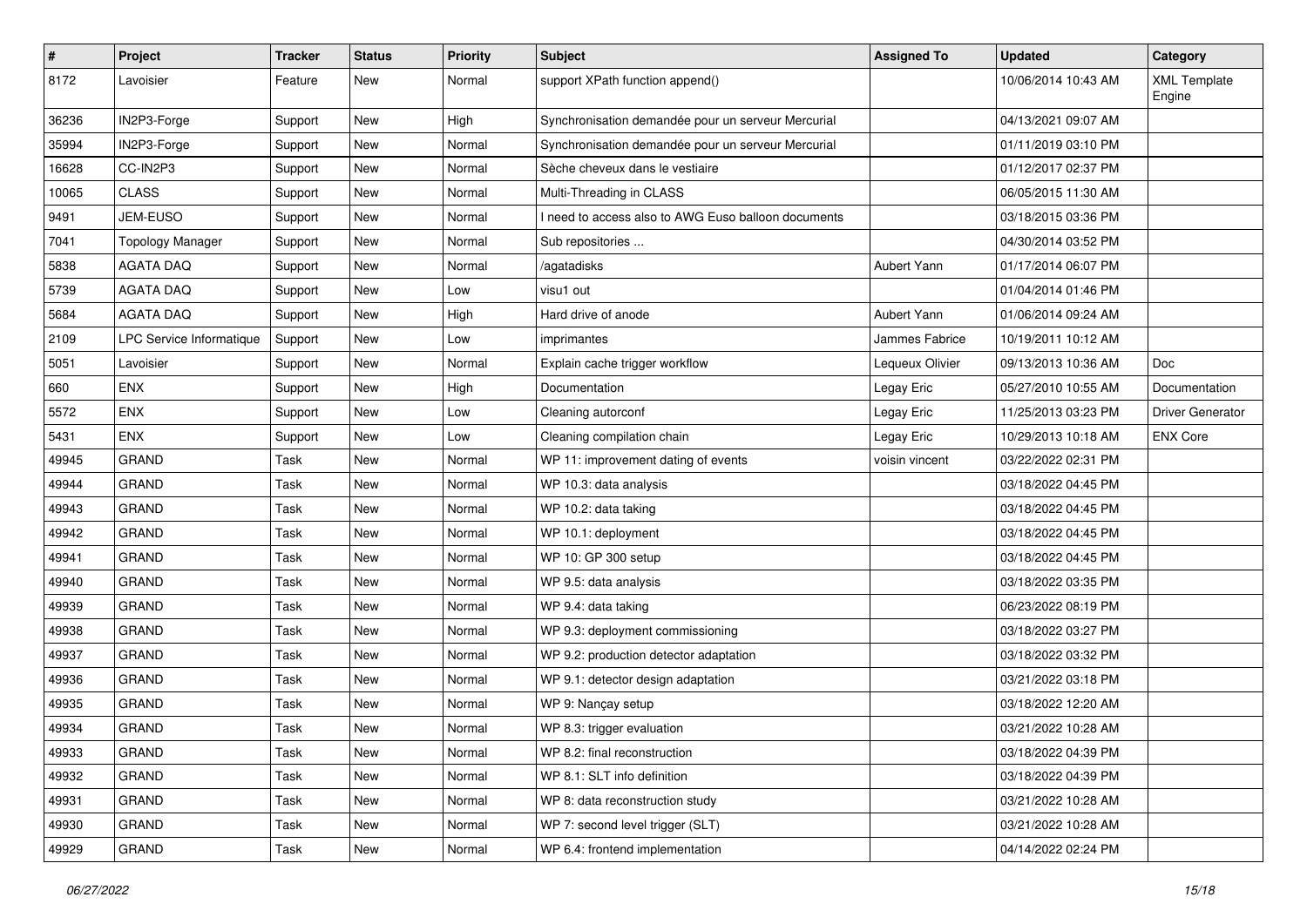| $\vert$ # | Project      | <b>Tracker</b> | <b>Status</b> | <b>Priority</b> | <b>Subject</b>                                         | <b>Assigned To</b> | <b>Updated</b>      | Category |
|-----------|--------------|----------------|---------------|-----------------|--------------------------------------------------------|--------------------|---------------------|----------|
| 49928     | <b>GRAND</b> | Task           | <b>New</b>    | Normal          | WP 6.3: testbench                                      |                    | 06/24/2022 12:58 PM |          |
| 49927     | <b>GRAND</b> | Task           | <b>New</b>    | Normal          | WP 6.2: analytical method                              |                    | 06/24/2022 12:41 PM |          |
| 49926     | <b>GRAND</b> | Task           | New           | Normal          | WP 6.1: neuronal network method                        |                    | 03/21/2022 01:40 PM |          |
| 49925     | <b>GRAND</b> | Task           | <b>New</b>    | Normal          | WP 6: first level trigger (FLT)                        |                    | 03/21/2022 10:28 AM |          |
| 49924     | <b>GRAND</b> | Task           | <b>New</b>    | Normal          | WP 5.2: noise event selection                          |                    | 03/18/2022 05:13 PM |          |
| 49923     | <b>GRAND</b> | Task           | <b>New</b>    | Normal          | WP 5.5: EAS selection                                  |                    | 03/18/2022 05:13 PM |          |
| 49922     | <b>GRAND</b> | Task           | <b>New</b>    | Normal          | WP 5.4: reconstruction                                 |                    | 03/18/2022 05:13 PM |          |
| 49921     | <b>GRAND</b> | Task           | New           | Normal          | WP 5.3: calibration                                    |                    | 03/18/2022 05:13 PM |          |
| 49919     | <b>GRAND</b> | Task           | New           | Normal          | WP 5.1: data taking                                    |                    | 03/18/2022 05:13 PM |          |
| 49918     | <b>GRAND</b> | Task           | New           | Normal          | WP 5: GP 13/100 experimental DB analysis               |                    | 03/18/2022 05:13 PM |          |
| 49917     | <b>GRAND</b> | Task           | New           | Normal          | WP 4.2: validation                                     |                    | 03/18/2022 03:08 PM |          |
| 49916     | <b>GRAND</b> | Task           | <b>New</b>    | Normal          | WP 4.1: production, storing & management               |                    | 03/18/2022 03:06 PM |          |
| 49915     | <b>GRAND</b> | Task           | New           | Normal          | WP 4: Creating GRAND simulation                        |                    | 03/18/2022 12:20 AM |          |
| 49914     | <b>GRAND</b> | Task           | <b>New</b>    | Normal          | WP 3.4: code distribution, software env.               |                    | 06/24/2022 01:41 PM |          |
| 49912     | <b>GRAND</b> | Task           | <b>New</b>    | Normal          | WP 3.3: manage software infra : CI, quality, DB engine |                    | 03/18/2022 03:03 PM |          |
| 49911     | <b>GRAND</b> | Task           | New           | Normal          | WP 3.2: calibration monotoring DB                      |                    | 03/18/2022 05:13 PM |          |
| 49910     | <b>GRAND</b> | Task           | <b>New</b>    | Normal          | WP 3.1: manage data event DB                           |                    | 06/24/2022 01:55 PM |          |
| 49909     | GRAND        | Task           | New           | Normal          | WP 3: software infra and database                      |                    | 06/24/2022 01:48 PM |          |
| 49908     | <b>GRAND</b> | Task           | <b>New</b>    | Normal          | WP 1.3 : LPNHE WP coordination                         | Martineau Olivier  | 03/20/2022 05:35 PM |          |
| 49906     | <b>GRAND</b> | Task           | <b>New</b>    | Normal          | WP 1.1: finance                                        |                    | 03/18/2022 05:13 PM |          |
| 49905     | <b>GRAND</b> | Task           | New           | Normal          | WP 1: GRAND management                                 |                    | 03/18/2022 05:13 PM |          |
| 49904     | <b>GRAND</b> | Task           | New           | Normal          | WP 2.9: detector monotoring                            |                    | 03/18/2022 05:13 PM |          |
| 49903     | GRAND        | Task           | New           | Normal          | WP 2.8: detector calibration                           |                    | 03/18/2022 05:13 PM |          |
| 49902     | <b>GRAND</b> | Task           | <b>New</b>    | Normal          | WP 2.7: code quality and documentation                 | Colley Jean-Marc   | 03/18/2022 05:13 PM |          |
| 49901     | <b>GRAND</b> | Task           | <b>New</b>    | Normal          | WP 2.6: common tools                                   |                    | 03/18/2022 05:13 PM |          |
| 49900     | <b>GRAND</b> | Task           | New           | Normal          | WP 2.5: reconstruction method                          |                    | 03/18/2022 02:57 PM |          |
| 49899     | <b>GRAND</b> | Task           | <b>New</b>    | Normal          | WP 2.4: antenna network simulation                     |                    | 06/24/2022 02:48 PM |          |
| 49898     | GRAND        | Task           | New           | Normal          | WP 2.3: unit detector modeling and coding              |                    | 06/24/2022 02:11 PM |          |
| 49897     | <b>GRAND</b> | Task           | New           | Normal          | WP 2.2: input output format fie                        |                    | 03/18/2022 12:22 AM |          |
| 49896     | <b>GRAND</b> | Task           | New           | Normal          | WP 2.1: software architecture and optimization         |                    | 03/18/2022 05:13 PM |          |
| 49895     | GRAND        | Task           | New           | Normal          | WP 2: GRANDLIB modelization and software               |                    | 06/24/2022 02:48 PM |          |
| 49890     | PyROS        | Task           | New           | Normal          | Global Start & Stop (safe)                             |                    | 03/16/2022 04:52 PM |          |
| 49889     | PyROS        | Task           | New           | Normal          | Backup                                                 |                    | 03/16/2022 04:49 PM |          |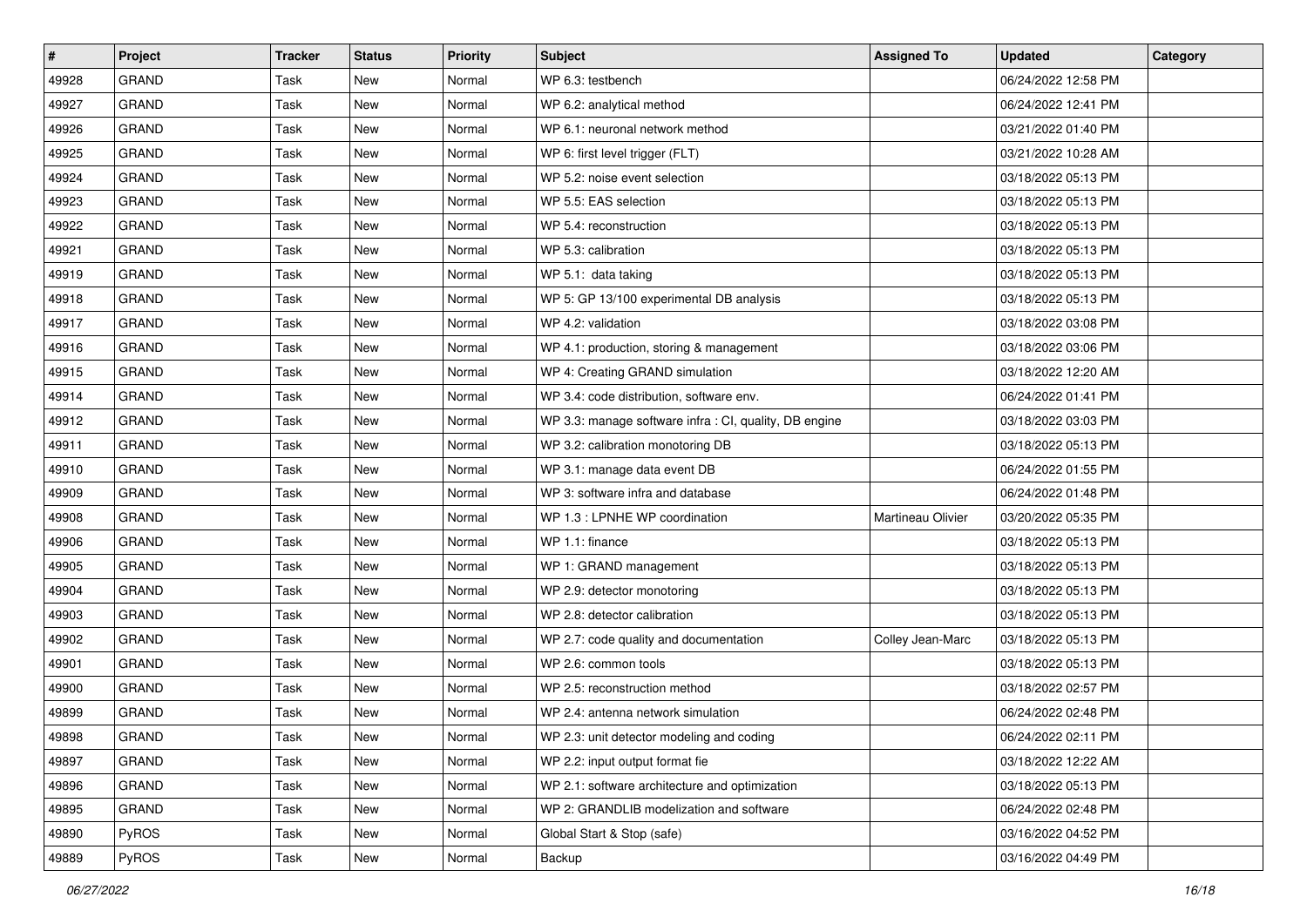| #     | Project      | <b>Tracker</b> | <b>Status</b> | <b>Priority</b> | Subject                                                                                                                                  | <b>Assigned To</b> | <b>Updated</b>      | Category |
|-------|--------------|----------------|---------------|-----------------|------------------------------------------------------------------------------------------------------------------------------------------|--------------------|---------------------|----------|
| 49888 | PyROS        | Task           | New           | Normal          | Firewall                                                                                                                                 |                    | 03/16/2022 04:48 PM |          |
| 49887 | PyROS        | Task           | <b>New</b>    | Normal          | Hardware                                                                                                                                 |                    | 03/16/2022 04:47 PM |          |
| 49886 | PyROS        | Task           | <b>New</b>    | Normal          | System watch (Nagios, )                                                                                                                  |                    | 03/16/2022 04:47 PM |          |
| 49885 | PyROS        | Task           | <b>New</b>    | Normal          | <b>Network</b>                                                                                                                           |                    | 03/16/2022 04:46 PM |          |
| 49878 | PyROS        | Task           | <b>New</b>    | Normal          | SF02-SCP integration - Lancement auto de l'agent de<br>gestion du SP lifecycle                                                           |                    | 03/16/2022 10:37 AM |          |
| 49876 | PyROS        | Task           | <b>New</b>    | Normal          | Guitastro integration                                                                                                                    |                    | 03/16/2022 07:28 AM |          |
| 49875 | PyROS        | Task           | New           | Normal          | (classic) Installation Guitastro & dependencies                                                                                          |                    | 03/16/2022 07:27 AM |          |
| 49874 | PyROS        | Task           | <b>New</b>    | Normal          | (docker) Installation Guitastro & dependencies                                                                                           |                    | 03/16/2022 07:26 AM |          |
| 49872 | PyROS        | Task           | <b>New</b>    | Normal          | Restauration de la config par défaut                                                                                                     |                    | 03/15/2022 11:10 PM |          |
| 49871 | PyROS        | Task           | <b>New</b>    | Normal          | Config par défaut (à définir)                                                                                                            |                    | 03/15/2022 11:11 PM |          |
| 49870 | PyROS        | Task           | New           | Normal          | Config générale : logo, pagination, couleurs, options<br>générales, options par feature,                                                 |                    | 03/15/2022 11:11 PM |          |
| 49543 | PyROS        | Task           | <b>New</b>    | Normal          | Users View (list & 1)                                                                                                                    |                    | 02/23/2022 06:06 PM |          |
| 49541 | PyROS        | Task           | <b>New</b>    | Normal          | API REST (scripting du website via script pyros_api.py)                                                                                  | Koralewski Alexis  | 03/15/2022 11:26 PM |          |
| 49478 | PyROS        | Task           | <b>New</b>    | Normal          | Test                                                                                                                                     | Koralewski Alexis  | 02/22/2022 12:25 PM |          |
| 49253 | PyROS        | Task           | <b>New</b>    | Normal          | READ 1 & list                                                                                                                            |                    | 02/21/2022 03:21 PM |          |
| 49252 | PyROS        | Task           | <b>New</b>    | Normal          | <b>WEB FORM</b>                                                                                                                          |                    | 02/17/2022 01:59 PM |          |
| 49251 | PyROS        | Task           | <b>New</b>    | Normal          | Test                                                                                                                                     | Koralewski Alexis  | 02/22/2022 02:59 PM |          |
| 49250 | PyROS        | Task           | <b>New</b>    | Normal          | <b>CREATE/UPDATE Sequence</b>                                                                                                            |                    | 02/23/2022 12:02 PM |          |
| 49247 | PyROS        | Task           | New           | Normal          | State diagram (doc)                                                                                                                      |                    | 02/03/2022 09:34 AM |          |
| 49246 | PyROS        | Task           | <b>New</b>    | Normal          | Sequence Lifecycle (status)                                                                                                              |                    | 02/03/2022 09:34 AM |          |
| 49227 | PyROS        | Task           | <b>New</b>    | Normal          | Corrections cosmétiques (de pixels)                                                                                                      | Klotz Alain        | 02/02/2022 02:19 PM |          |
| 49224 | PyROS        | Task           | <b>New</b>    | Normal          | Choisir le bias, le flat, et le dark (en fn des metadata)                                                                                | Klotz Alain        | 02/02/2022 02:19 PM |          |
| 49217 | PyROS        | Task           | New           | Normal          | 5 - (L2) Critères de qualité d'image (+ json QUAL)                                                                                       | Klotz Alain        | 02/02/2022 02:37 PM |          |
| 49216 | PyROS        | Task           | <b>New</b>    | Normal          | 4 - (L1c) - Combinaison d'images                                                                                                         | Klotz Alain        | 02/02/2022 02:36 PM |          |
| 49210 | PyROS        | Task           | <b>New</b>    | Normal          | <b>CONFIGURATION GENERALE</b>                                                                                                            |                    | 03/15/2022 11:11 PM |          |
| 49162 | PyROS        | Task           | <b>New</b>    | Normal          | Check sequence validity                                                                                                                  | Klotz Alain        | 02/03/2022 10:23 AM |          |
| 49157 | <b>PyROS</b> | Task           | New           | Normal          | Super Super Agent qui surveille l'ensemble des super<br>agents sur chaque noeud (?)                                                      |                    | 01/31/2022 12:12 PM |          |
| 49156 | PyROS        | Task           | New           | Normal          | Super Agent qui démarre et stoppe les autres agents, et<br>surveille leur bonne santé (les relance si besoin) => sur<br>chaque noeud (?) |                    | 01/31/2022 12:12 PM |          |
| 49155 | PyROS        | Task           | New           | Normal          | Architecture décentralisée en plusieurs noeuds<br>(communication via BD)                                                                 |                    | 01/31/2022 12:09 PM |          |